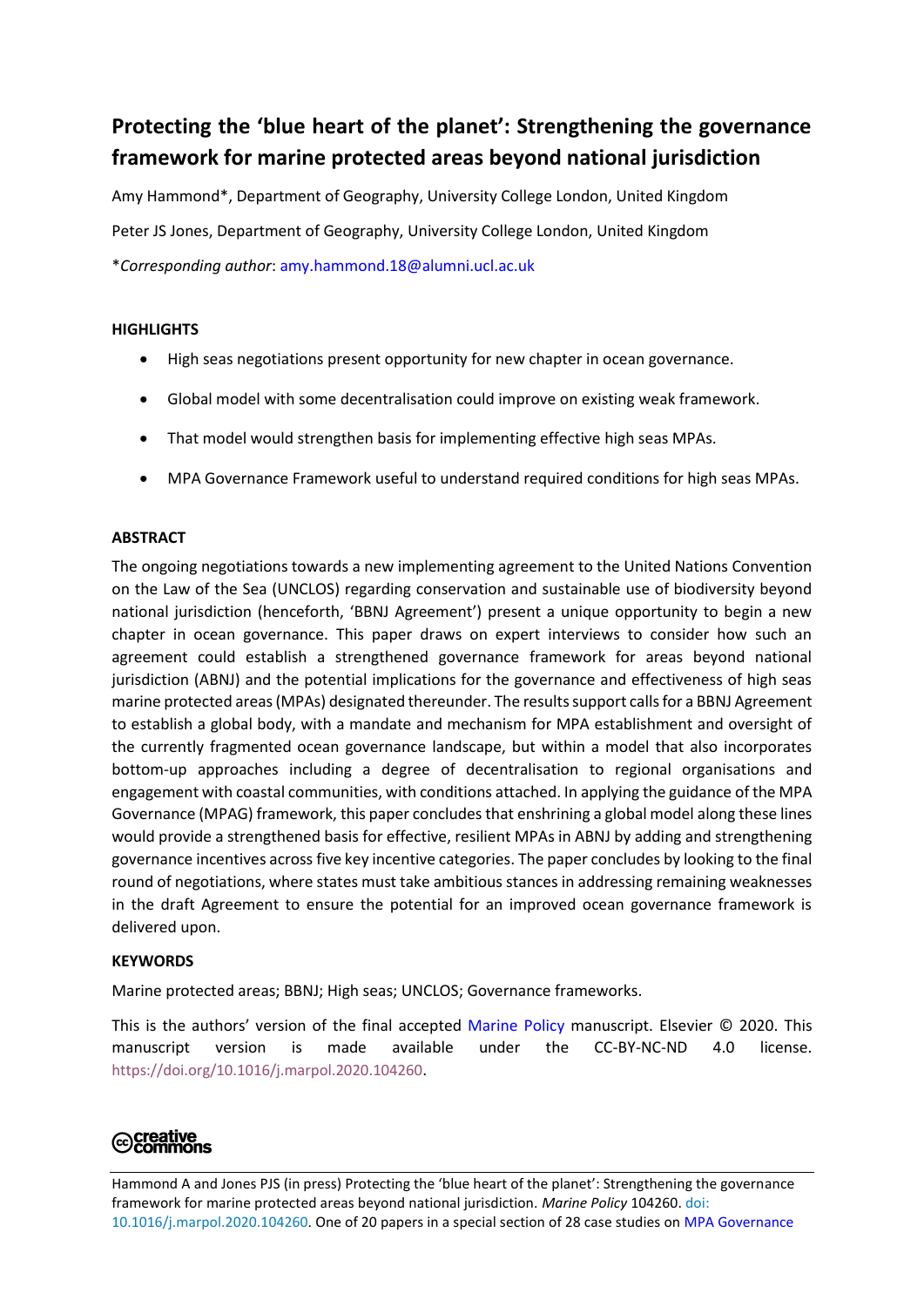## **1. INTRODUCTION**

The ocean is Earth's principal life support system [1] and home to vast biodiversity. Despite persistent narratives of the ocean as 'wilderness' [2], human activity has now significantly altered 66% of the marine environment [3], including previously unreachable frontiers. The primary direct threat remains fishing [4], with 34.2% of stocks fished at biologically unsustainable levels [6]), but the major overarching threats are the cumulative stressors of climate change and subsequent ocean acidification [1]. With impacts of both fishing and climate change escalating rapidly in recent decades [4], there are growing calls globally to protect the "blue heart of the planet" (Sylvia Earle).

Growing evidence supports the establishment of ecologically connected networks of marine protected areas (MPAs) to conserve biodiversity and build resilience to climate change (e.g. [7], [8], [9]). Furthermore, increased support for MPAs also stems from growing awareness of inextricable links between healthy marine ecosystems and human survival and development [10]. Indeed, a recent analysis considering the five most pervasive impacts on areas beyond national jurisdiction (ABNJ) finds area-based management tools (ABMTs), including MPAs, to be the only consistently effective mitigation option [4]. However, progress in MPA designation has yet to match the scale of the threat: just 7.44% of the ocean has protected status (some only nominal), and only 1.18% of the high seas [11].

ABNJ account for 70% of Earth's habitable space [12] and 90% of its biomass [13]. Their ecosystems provide almost half of the ocean's total biological productivity and store over 1.5 billion tonnes of CO2 annually [14]. There are also international equity motivations for their conservation, e.g. just six countries account for 80% of high seas fishing effort [15], yet such exploitation could have global livelihood and resilience implications (see [16], [17]). Despite their importance, there is no coherent governance framework for ABNJ, and no mechanism to establish binding, multi-sectoral MPAs in these areas.

The global ocean governance framework is built on a legal regime established by the near-universally ratified United Nations Convention on the Law of the Sea [18], [19]. UNCLOS establishes States' sovereign rights over a territorial sea extending to 12 nm and an exclusive economic zone (EEZ) to 200 nm, thereby establishing ABNJ as a global commons beyond those. ABNJ consist of 'The Area' ("the seabed and ocean floor and subsoil thereof, beyond the limits of national jurisdiction") and 'The high seas' ("parts of the sea that are not included in the exclusive economic zone, in the territorial sea or in the internal waters of a State, or in the archipelagic waters of an archipelagic State") [18]. UNCLOS establishes 'freedoms' of the high seas, including fishing, but these are conditional and must be exercised with regard to other states [20]. Below UNCLOS sits a highly fragmented governance structure of activity-specific agreements and regional or sectoral bodies (Fig. 1), for which conservation is generally a secondary concern [22]. These operate largely independently, with no overarching framework to ensure consistency [23] or facilitate network-building. There is no mandate for the integrated, ecosystem-based management [24], [25] required by an interconnected ocean [26]. Amidst this multitude of ocean-related agreements and bodies, biodiversity protection and equity appear to have "fallen through the cracks" of the current ocean governance framework [27].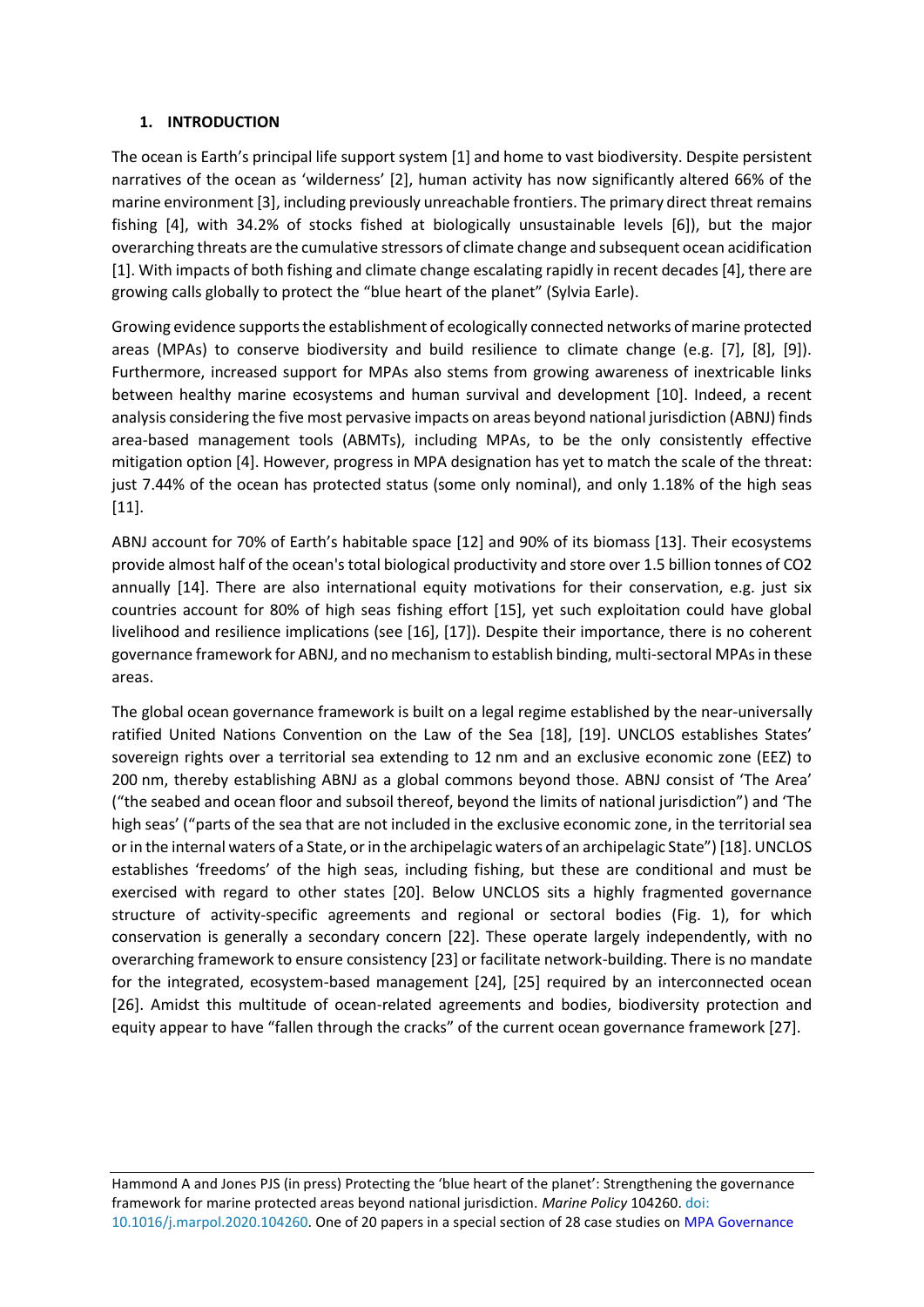

*Figure 1: The fragmented ocean governance framework (adapted from [21])*

While UNCLOS stipulates duties on States Parties to cooperate to protect and preserve the marine environment [25], it lacks effective means to implement many of these stipulated duties [28]. Most notably, it lacks any global mechanism for establishment of MPAs in ABNJ [20]. While bodies with a mandate to manage activities in ABNJ can implement protection measures, these are binding only on parties to the relevant convention ([20]), meaning there is no requirement that third parties comply. Due to its numerous regulatory and implementation gaps (Table 1), the existing governance framework does not offer sufficient protection for biodiversity in ABNJ.

|  |  |  | Table 1: Regulatory and implementation gaps in the existing governance framework |  |
|--|--|--|----------------------------------------------------------------------------------|--|
|--|--|--|----------------------------------------------------------------------------------|--|

| <b>Regulatory</b>                                         | Implementation                                                                                                                                           |
|-----------------------------------------------------------|----------------------------------------------------------------------------------------------------------------------------------------------------------|
| Fragmented<br>sectoral<br>governance;<br>implementation   | Incomplete geographical coverage and varying<br>bodies<br>mandates of regional/ sectoral<br>(integration of biodiversity concerns<br>highly<br>variable) |
| No global mechanism for MPA designation/<br>establishment | Varying performance of implementing bodies<br>e.g. issues with RFMOs contravening scientific<br>advice regarding fishing quota                           |
| No overarching global principles                          | Lack of cross-sectoral coordination                                                                                                                      |
| No framework for monitoring and review                    | Enforcement/ compliance issues e.g. flags of<br>convenience                                                                                              |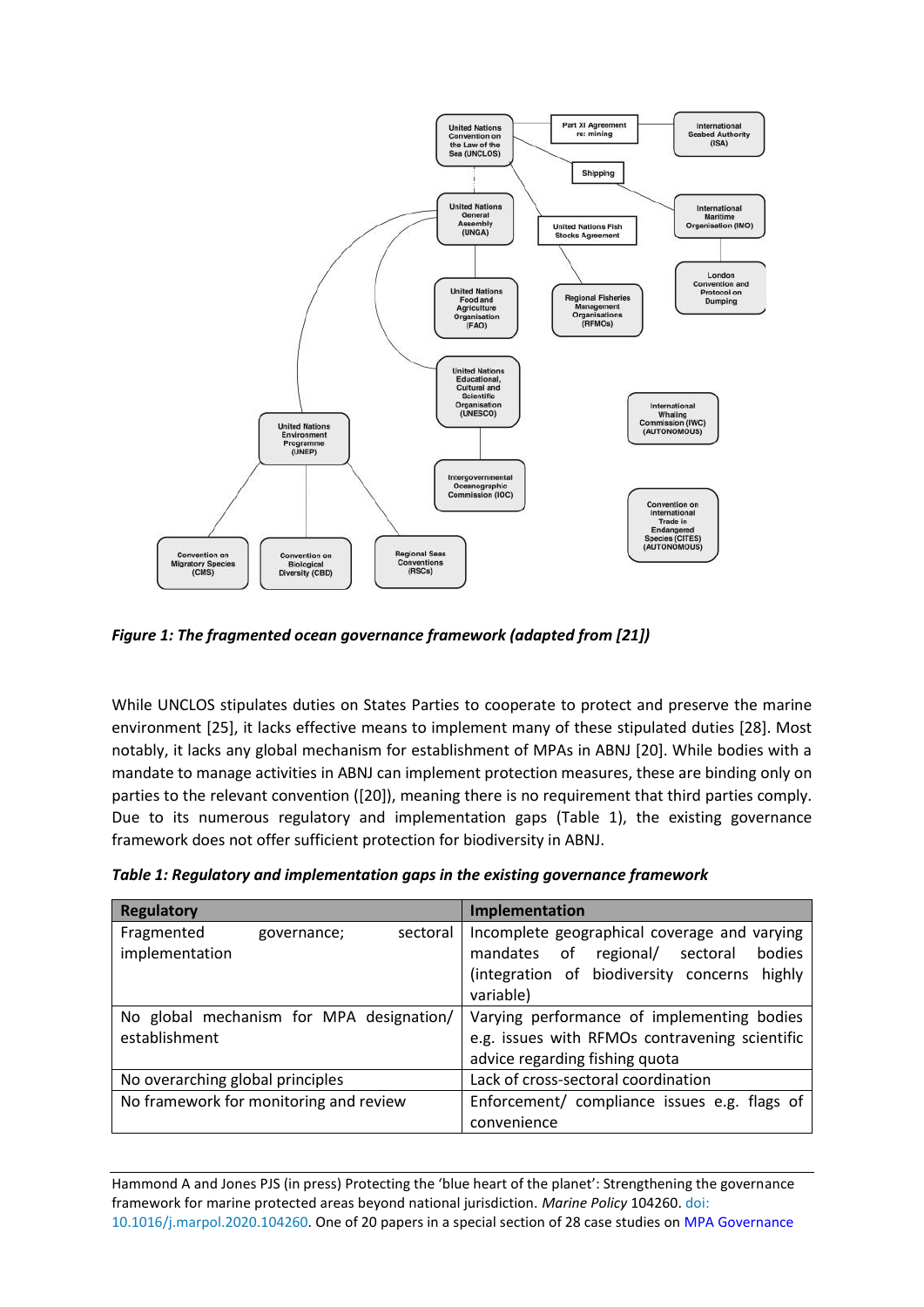Following decades of campaigning to address these gaps, a formal process through an intergovernmental conference (IGC) at the United Nations is presently underway. The IGC was planned to meet for four sessions [25], the last of which was scheduled for March 2020 (see Table 2) but postponed due to the coronavirus pandemic. The purpose of the IGC is to negotiate a new, international legally-binding 'agreement under UNCLOS on conservation and sustainable use of marine biological diversity of areas beyond national jurisdiction' (henceforth, 'BBNJ Agreement'). The IGC negotiations towards a BBNJ Agreement are focussed on a 'Package Deal' of four issues, one of which is Area-Based Management Tools (ABMTs) (including MPAs). The other three issues which form the package are marine genetic resources (MGRs), environmental impact assessments (EIAs), and capacity building and technology transfer. The negotiations have been described as "one of the main frontiers in developing the environmental governance of the oceans" [25].

| <b>Date</b>             | Event                                                                                                                                                     |  |  |  |  |
|-------------------------|-----------------------------------------------------------------------------------------------------------------------------------------------------------|--|--|--|--|
| 2006-2015               | Meetings of informal BBNJ Working Group established by UNGA.                                                                                              |  |  |  |  |
| 2015                    | States recommend to UNGA the development of BBNJ Agreement.                                                                                               |  |  |  |  |
| 2016-2017               | Preparatory Committee established by UNGA convenes four times.                                                                                            |  |  |  |  |
| 2018-2020               | Intergovernmental Conference (IGC) convened by UNGA. Negotiations over<br>four sessions (IGC1, IGC2, IGC3 & IGC4) to consider a 'Package Deal' of issues: |  |  |  |  |
|                         | Marine Genetic Resources; ABMTs, including MPAs; Environmental Impact<br>Assessments; and capacity-building and technology transfer.                      |  |  |  |  |
| <b>March-April 2019</b> | Delegates at IGC2 discussed options outlined in 'President's Aid to                                                                                       |  |  |  |  |
|                         | Negotiations' [29].                                                                                                                                       |  |  |  |  |
| June 25, 2019           | Draft treaty text [30] released.                                                                                                                          |  |  |  |  |
| August-September        | Penultimate negotiation session (IGC3).                                                                                                                   |  |  |  |  |
| 2019                    |                                                                                                                                                           |  |  |  |  |
| November 2019           | Updated draft treaty text [31] released.                                                                                                                  |  |  |  |  |
| March<br>2020           | Final negotiating session (IGC4) scheduled to take place.                                                                                                 |  |  |  |  |
| (postponed;             |                                                                                                                                                           |  |  |  |  |
| rescheduled dates       |                                                                                                                                                           |  |  |  |  |
| tbc)                    |                                                                                                                                                           |  |  |  |  |

*Table 2: A timeline of the United Nations negotiation process towards a BBNJ Agreement*

A BBNJ Agreement is intended both to address specific governance gaps (see Table 1) and to strengthen the overall suitability of the UNCLOS regime to address contemporary challenges [32]. Given major technological advances since UNCLOS entered into force [20], new threats are continuously emerging, including bioprospecting [26] and seabed mining. Meanwhile, sustained demand for fish has both spread and intensified fishing pressure and all this is in the context of rapid and drastic climate change. UNCLOS' provisions reflect a time when these threats were not anticipated [33], when tools including MPAs had not been devised [34] and before any international political consensus around 10% ocean protection targets [28].

Nonetheless, considerable divergence persists amongst states, and other stakeholders, on both the desirability of a BBNJ Agreement and its potential form and function. Much disagreement is underpinned by a fundamental conflict between perspectives aligned with the prevailing regime of 'freedoms of the high seas' [35] and those favouring a shift towards a paradigm based on growing recognition of the global common benefits of functioning ocean ecosystem services and therefore of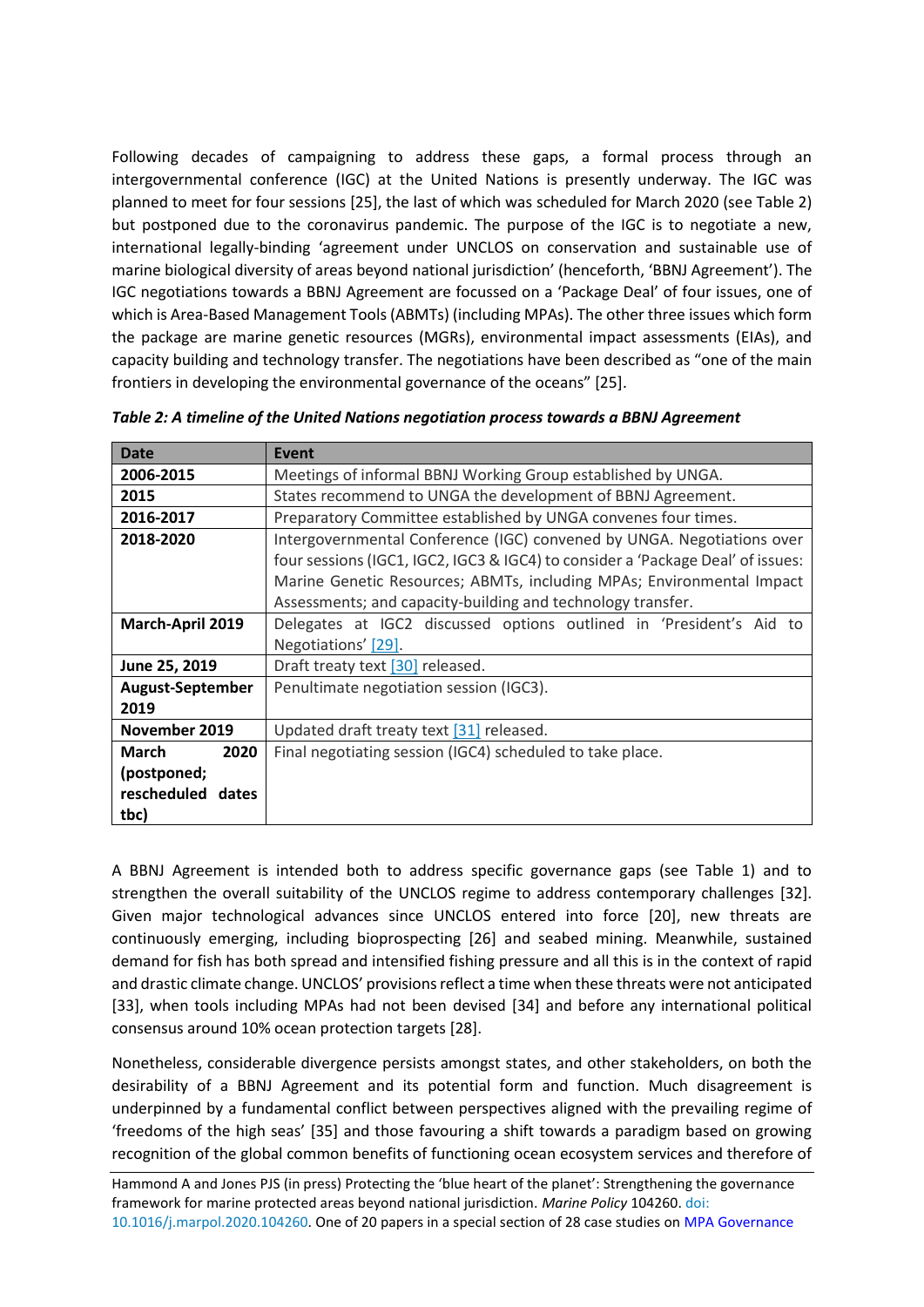the need for their management in the common interest. This debate reflects Rayfuse and Warner's [36] characterisation of the entire history of the law of the sea as being one of "oscillation between freedom and restriction". They suggest that the central challenge to high seas is the overexploitation resulting from freedom of access (and the inadequacy of flag state jurisdiction in controlling this) and express an alternative vision for a new governance paradigm based on an expansion of the application of the Common Heritage of Mankind (CHM) principle. UNCLOS (Article 136) enshrines the Area and its resources as 'the Common Heritage of Mankind', stipulating that their exploration and exploitation "shall be carried out for the benefit of mankind as a whole, irrespective of the geographical location of States", but this does not apply to the high seas and their resources, including fisheries, for which a common property regime prevails. Rayfuse and Warner [36] acknowledge that expansion of the direct application of a CHM principle to the high seas is perhaps unlikely but suggest that it may be possible to some extent to bridge the "divide between the common property and CHM camps" through some reference to the CHM principle as well as other concepts or principles of international law relating to cooperation and sustainable development.

Practically, ongoing debate revolves largely around the form, function and interactions of the improved institutional structure that would be required to achieve an Agreement's provisions [20] by enabling Parties to make decisions and coordinate, assess and review implementation [37]. Overarchingly, there is significant discord regarding potential allocation of responsibility for issues such as MPA designation and implementation between global and regional levels [25], including whether a new global body is required. A spectrum of theoretically possible options for institutional arrangements exist within the literature and broader discourse. These range from an entirely regional model, with no global decision-making or oversight, to an entirely global model in which a new body would actively unilaterally implement Agreement objectives, alongside any number of conceivable formats in between these two 'extremes'. Note that ratification of a global BBNJ Agreement need not automatically imply a 'global model' – it could simply establish shared principles then devolve all responsibilities to regional bodies [37]. Current failings do suggest a need for more oversight [20] by a global decision-making body. This would also enable strategic MPA network development. This body could theoretically take any number of forms from a centralised 'global ocean authority' through to a Conference of Parties [38] making decisions with some degree of input from and devolution to regional levels. Freestone [39] suggests the former is unlikely to be accepted by the majority of states, but a 'lighter touch' approach, such as a Conference of Parties, could offer the greatest chances for success. This is reflected in the draft Agreement text. Nonetheless, a few actors remain reluctant to negotiate an Agreement at all and reject any new bodies or processes, instead supporting a status quo model based entirely on the authority of existing bodies for decision-making and implementation. Economic or strategic concerns arguably shape such positions [37].

Another major area of debate is how the BBNJ Agreement (and any new bodies or processes established) would interact with existing bodies and agreements with mandates covering ABNJ, given that various elements of the Package Deal intersect with the competencies of existing bodies [40]. These interactions should be managed such that the Agreement integrates institutional siloes [41], rather than causing further fragmentation. Vertical integration between the Agreement and existing bodies is required to overcome the primary failing of the existing system – its lack of centralised oversight – such that perspectives of regional and sectoral bodies can inform global objectives [42] and centralised standards drive required reforms of those bodies [26]. Horizontal integration amongst bodies is also required [43] such that measures, including MPAs, are successfully cross-sectoral and widely respected [44].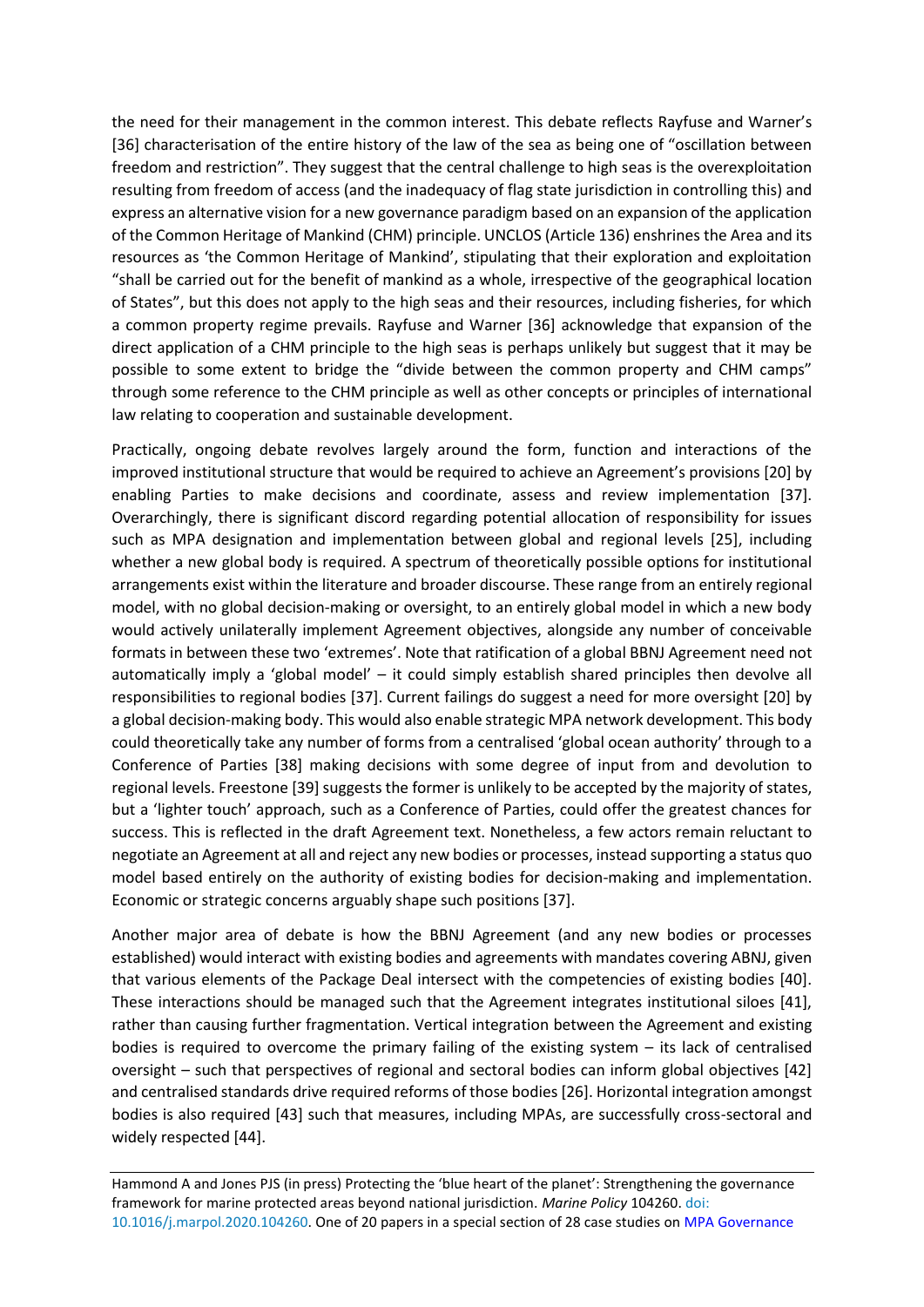Central to this debate on how to manage interplay between different regimes are divergent interpretations of UN Resolution 72/249, which states that the Agreement "should not undermine existing relevant legal instruments and frameworks and relevant global, regional and sectoral bodies" [25]. This provision's, arguably intentional [22], [35], [40], [45] vagueness prompts disagreement between those interpreting it to mean 'not undermine the effectiveness of', which would enable the Agreement to establish common principles and objectives and require parties to strengthen institutions accordingly (i.e. creating some degree of hierarchy), and those who consider undermining to mean anything encroaching on the mandates of existing organisations. The latter, relied upon by those seeking to exclude fisheries from the scope of the Agreement on the basis that a regime already exists [40], would effectively serve to cap the Agreement's regulatory scope [45], not to mention would depart only minimally from the (ineffective) status quo [40]. Different uses of the term by different delegations at the negotiations reflect much broader divergences of opinion over the appropriate scale for environmental governance and even the "utility and desirability of international law in general" [35] and parties remain far from consensus on this issue.

# **2. METHODOLOGY**

Within the context outlined above, the discussion below presents results from a series of interviews conducted between IGC2 and IGC3 (Table 2). While the discussion has some relevance to other elements of the Package Deal because features such as overarching principles and institutional arrangements would apply across the Agreement, the specific objective is to explore interviewees' perspectives on the potential framework a BBNJ Agreement could establish, and the strengthened basis this could provide for high seas MPAs.

The following discussion is based on a series of semi-structured interviews with individuals who had particular experience and expertise regarding ABNJ and/or the BBNJ Agreement negotiations. Target interviewees from all relevant stakeholder groups were identified through a literature and document review (including IGC participant lists) and personal suggestions, and were approached via email; further recommendations made by interviewees were also approached. However, response rates were highly variable for reasons which likely included the interviewer's positionality as a conservation student. Therefore, interviewees represent fewer stakeholder groups than the initial target list and can be considered to provide a wide-ranging and illustrative, rather than representative, sample of perspectives.

Overall, 15 individuals were interviewed, of which 10 from civil society (academia, NGOs, law, consultancy); four from governmental/ intergovernmental bodies; and one from industry. Interviews were conducted from May–August 2019, five in person and ten remotely, lasting 25–90 min each. Based on the approach adopted by Jones [46], an interview report was produced immediately after each interview and edited for clarity, retaining much of the information discussed but not reproducing the exact way information was presented by the interviewee. Reports were verified by interviewees. Any quotes included here are from interview reports, not verbatim. For the purposes of this paper, the perspectives and views reported have been anonymised and not attributed to any specific individual or category, to maintain confidentiality on issues that are potentially sensitive in the context of ongoing negotiations.

Interview data was complemented by a variety of literary and documentary evidence: an exploratory literature review used to map interviewees and enable informed interviewing was later supplemented by a targeted analysis of the President's Aid to Negotiations (produced ahead of IGC2), the draft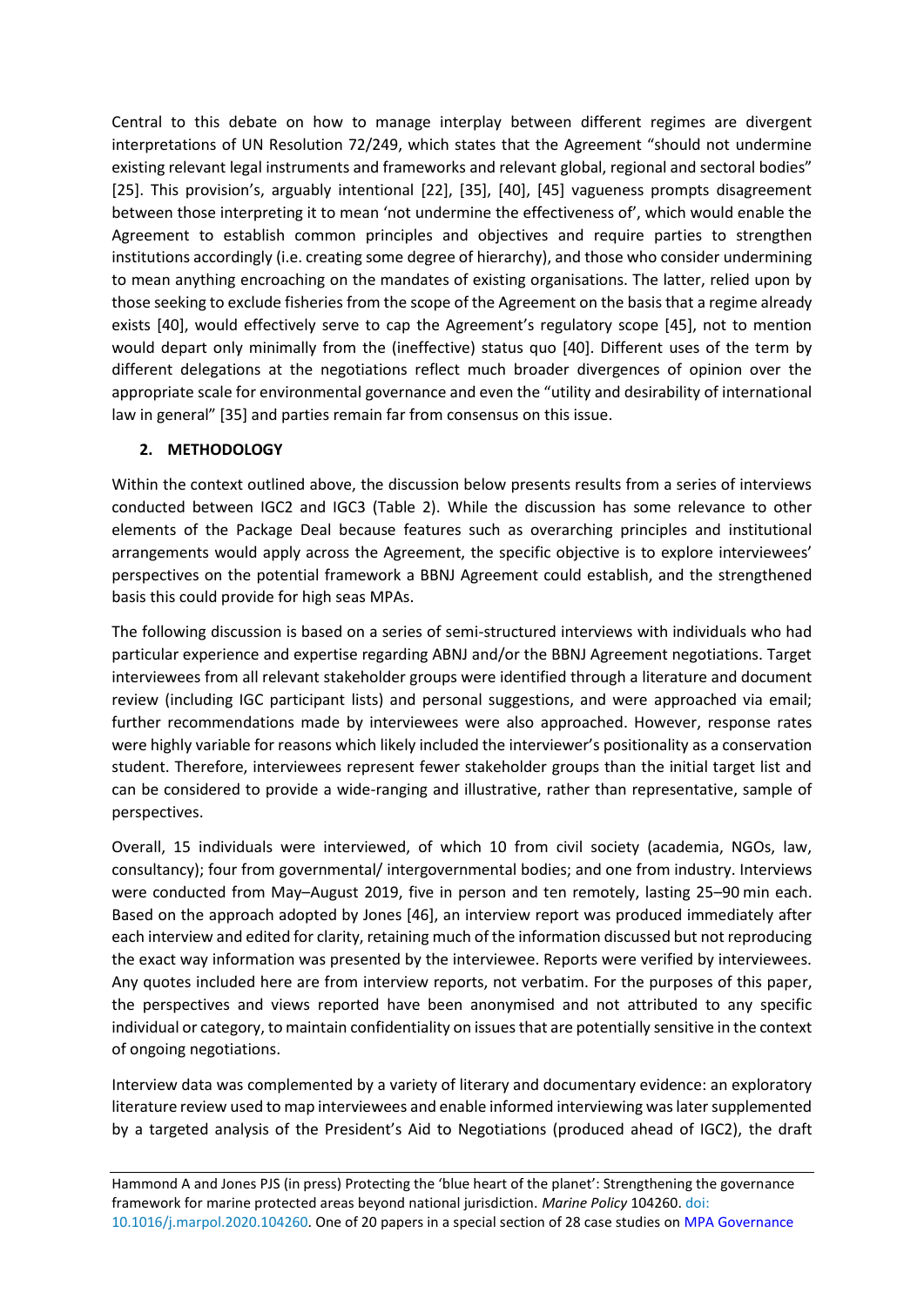Agreement text released between IGC2 and IGC3, and statements made at IGC2, alongside broader literature.

Interview data were analysed using 'open coding' [47], whereby sections of speech from interview reports are organised with similar items from other reports under topic headings, or 'codes'. which emerge from data through a process of repeated reading and re-categorisation. The same codes were considered in reading other literature, such that these were used to triangulate with interview data.

Results presented here also draw on the Marine Protected Area Governance (MPAG) framework [10], [48], which was devised to provide a structured analytical framework enabling examination of five categories of incentive ("particular types of institution... which promote commitment, cooperation and compliance" amongst MPA users [10]) required for effective MPA governance: legal, economic, participatory, communication and knowledge incentives. This framework rejects the commonly assumed dichotomy of top-down versus bottom-up management solutions, proposing that successful governance requires both, alongside market-based approaches. It is underpinned by the view that, as species diversity confers resilience on an ecosystem, diversity of governance incentives does so for an MPA governance system [10], thus ensuring effectiveness. Reference to this framework represents a novel methodology as it has previously only been applied to MPAs under national jurisdiction. As a prevalent theme in the BBNJ literature relates to possibilities for the effective interplay of global and regional approaches, the premise for this work was the authors' view that the MPAG framework's explicit focus on the combination of a variety of incentives as a means of conferring resilience might provide a useful lens through which to add to the existing debate on this topic.

An additional negotiating session (IGC3) has taken place subsequent to the research period and a newly updated draft Agreement released following those negotiations. IGC3 and the updated draft are addressed briefly at the conclusion of this paper, but the results and discussion presented below focus entirely on results of primary research conducted between IGC2 and IGC3.

# **3. RESULTS AND DISCUSSION**

This discussion draws primarily on interviews conducted as described above, alongside some supplementary literature and documentation, to consider how a BBNJ Agreement could establish a more integrated, effective governance framework for ABNJ, and the implications for MPA governance thereunder. The discussion finishes with some concluding thoughts from the authors on the relevance of the MPA Governance Framework.

A detailed analysis of the proceedings of IGC negotiating sessions themselves is beyond the scope of this work. The following discussion details interviewees' perspectives on their preferred, or ideal, outcomes for the ongoing negotiations with regards to the ABMT/MPA element of the Package Deal specifically. It is worth noting at the outset, however, that the positions of some states involved in those negotiations undoubtedly remain far from those outlined here. States' positions at the negotiations will likely be shaped not only by their views on MPA governance but also on other components of the Package Deal and arguably by broader geopolitical considerations too. Ultimately, as a number of interviewees noted, the latter may prevail to some extent, which could result in a BBNJ Agreement which differs significantly from the perspectives presented here.

Regarding weaknesses of the existing framework, interviewees focused primarily on the failings of RFMOs, for reasons including their variable performance, failures to adopt ecosystem-based approaches and/ or breaching of Maximum Sustainable Yield (MSY), as well as the risk of 'lowest common denominator' outcomes resulting from RFMOs' consensus-based decision-making models.

Hammond A and Jones PJS (in press) Protecting the 'blue heart of the planet': Strengthening the governance framework for marine protected areas beyond national jurisdiction. *Marine Policy* 104260. [doi:](https://doi.org/10.1016/j.marpol.2020.104260)  [10.1016/j.marpol.2020.104260.](https://doi.org/10.1016/j.marpol.2020.104260) One of 20 papers in a special section of 28 case studies on [MPA Governance](https://www.geog.ucl.ac.uk/people/academic-staff/peter-jones/dr-peter-js-jones/files/mpag-special-section-contents)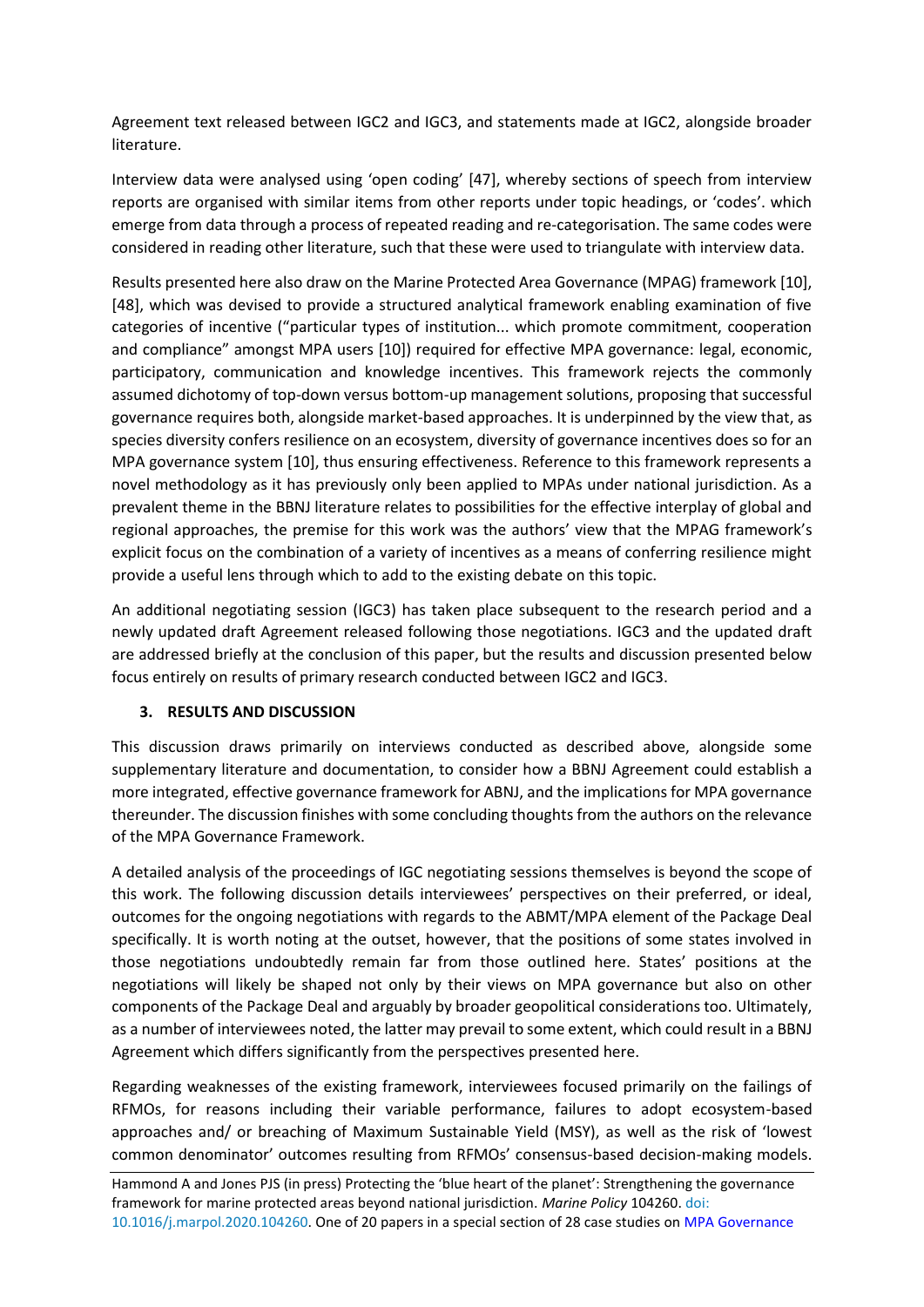However, areas of best practice were also highlighted - several interviewees presented OSPAR and CCAMLR as models, although scalability is debatable. Reflecting the broader divides evident in the literature and in negotiations, interviewees' perspectives on regional bodies ranged from beliefs that these could be strengthened with funding and political support, to rejections of any suggestion that adaptation of the existing system was sufficient (for example, because "the system is broken as it has always given exploiters too much power"). Asked to define 'success' regarding a strengthened governance framework, interviewees differed in detail but broadly reflected the literature in envisaging replacement of what one described as the existing "non-integrated patchwork of different organisations with different sectoral interests or regional coverages" with a cohesive approach in which states consistently manage their activities in ABNJ.

Interviews focussed primarily on how an improved overarching legal and policy framework, established by a legally binding BBNJ Agreement, could facilitate the creation of future high seas MPAs and provide a strengthened basis for their effective governance. The discussion presented here is framed around the MPAG framework's [10], [48] five incentive categories. Considering the failings of the existing system, described in the literature and in interviews, and the risk these would be repeated without some degree of global authority and strategic oversight, this discussion focusses primarily on the benefits of a global model over the status quo, where a global model is understood as one which, as one interviewee summarised, "enables global MPAs and a global process that can reach down and use the powers of the state to control their own activities in places designated as MPAs", but with some devolved responsibilities. Nonetheless, varying and alternative opinions expressed by interviewees are highlighted where these arose. It must be kept in mind that a high degree of uncertainty regarding everything discussed remains until an Agreement is finalised and interviewees differed significantly in the degree to which they expected a radical transformation to result from any BBNJ Agreement eventually secured. While broadly expressing optimism and ambition, many highlighted compromises as being inevitable such that this passes as a 'package deal'; the broader literature on this topic also emphasises the importance of being realistic about what a BBNJ Agreement can and cannot accomplish within the framework of the agreed-upon Package Deal [49] Some interviewees consequently expressed disappointment that elements of the draft text fall short of their potential, or that a bolder approach was not taken altogether.

# **3.1 Cross-cutting theme: overarching framework established by BBNJ agreement**

A BBNJ Agreement must establish strong institutions [50], building upon existing successes while adding vital oversight. These institutional arrangements, which will be applicable across the Package Deal, will shape MPA governance by determining the decision-making framework and basis for international cooperation. Some interviewees, like some negotiating states, questioned the need for new bodies, for reasons including cost, logistics, or beliefs that greater synergies exist regionally. However, interviewees, like negotiators [22], broadly agreed that the Agreement must establish certain key bodies: a decision-making body, most likely a Conference of Parties (COP) (one interviewee suggested a virtual network format COP); a Secretariat; and a science body. Notable overarching provisions in the draft text include a commitment to an integrated approach, and obligations on parties not to undermine existing instruments, frameworks and bodies, and to cooperate internationally in support of conservation. One interviewee highlighted the importance of such provisions in engaging these bodies with the development of a governance framework, rather than imposing one on them, but another warned of 'not undermining' language being used as a "smokescreen" by opponents of a global agreement.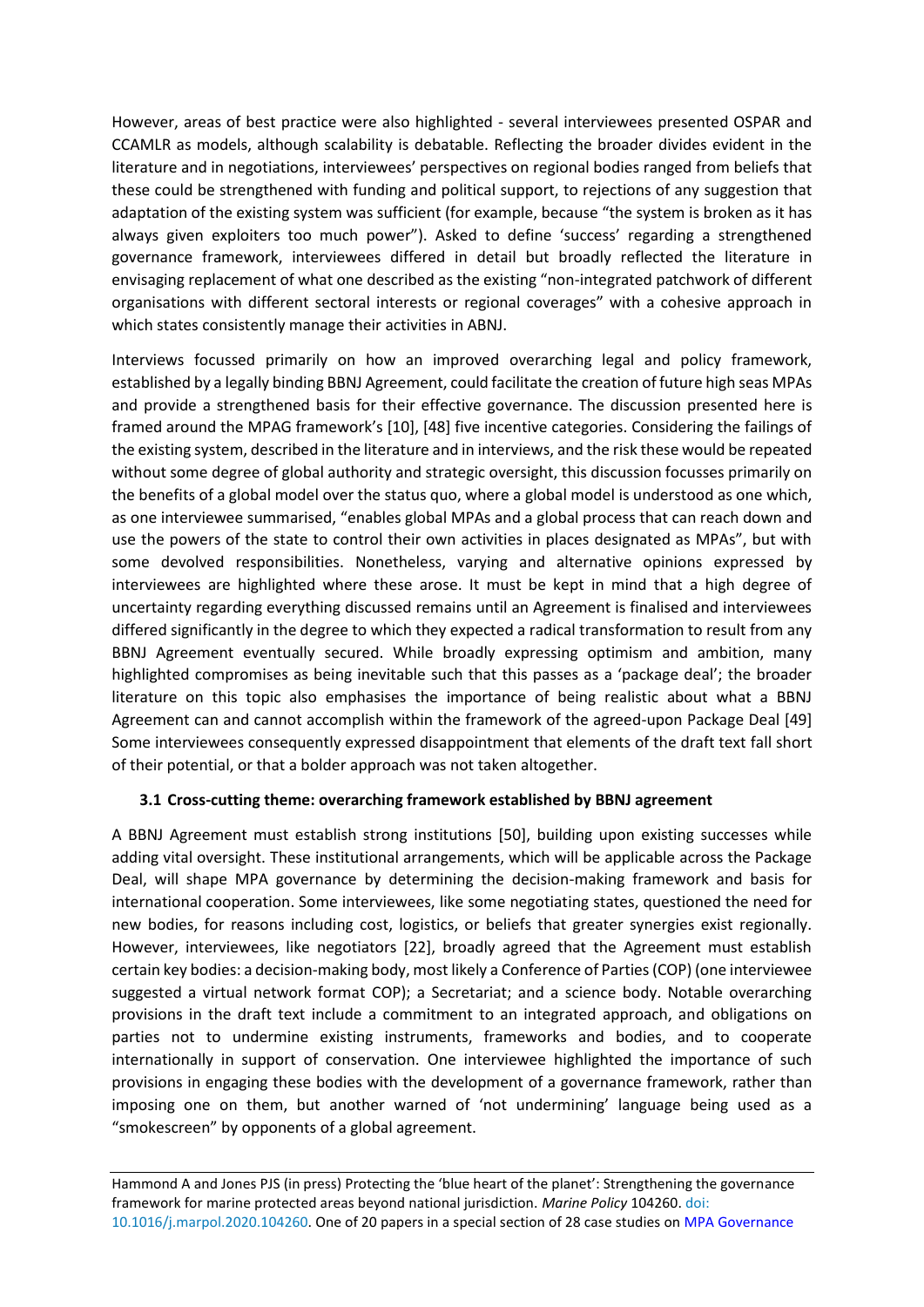### **3.2 Legal incentives**

It can be suggested that this is the category of incentives (Table 3) for which a BBNJ Agreement has most direct potential to strengthen MPA governance incentives, by providing a legally binding oversight framework to underpin implementation and operationalisation of UNCLOS duties. States Parties to UNCLOS are already legally bound by it to protect and preserve high seas marine environments (Article 192) and biodiversity (Articles 116–119) and to cooperate globally, and as appropriate regionally, in doing so (Article 197). However, the issue is the absence of globally recognised mechanisms to operationalise these commitments, notably a mechanism for designating MPAs [22] that all States Parties are legally required to adhere to. Therefore, the ability of a BBNJ Agreement to strengthen the legal and regulatory regime for effective high seas protection is dependent on establishing such a mechanism. The draft Agreement does indicate it would establish a standardised, legally binding process for MPA identification, designation and implementation (i23, see Table 3), albeit one still under discussion.

*Table 3. Summary of legal incentives Y = incentive already in place; N = incentive not appropriate for ABNJ context; Y\* = BBNJ Agreement could, or is likely to, add/ strengthen incentive; N\* = incentive requires adding/strengthening, perhaps outside scope of BBNJ Agreement. Numbers before incentives follow the structure of the 36 MPAG incentives [\[10\],](https://www.sciencedirect.com/science/article/pii/S0308597X20309064?dgcid=author#bb10) [\[51\]](https://www.sciencedirect.com/science/article/pii/S0308597X20309064?dgcid=author#bb51) (same for [Table 4,](https://www.sciencedirect.com/science/article/pii/S0308597X20309064?dgcid=author#tbl0020) [Table 5,](https://www.sciencedirect.com/science/article/pii/S0308597X20309064?dgcid=author#tbl0025) [Table](https://www.sciencedirect.com/science/article/pii/S0308597X20309064?dgcid=author#tbl0030)  [6,](https://www.sciencedirect.com/science/article/pii/S0308597X20309064?dgcid=author#tbl0030) [Table 7](https://www.sciencedirect.com/science/article/pii/S0308597X20309064?dgcid=author#tbl0035) and throughout the text).*

| <b>Incentive</b>                    | <b>Key</b> | <b>Notes</b>                                                   |
|-------------------------------------|------------|----------------------------------------------------------------|
| i17. Hierarchical obligations       | Y*         | Agreement should establish standardised, legally binding       |
|                                     |            | procedure for operationalising BBNJ conservation; should       |
|                                     |            | include obligation to establish MPAs and MPA networks.         |
| i18. Capacity for enforcement       | Y*         | Some international agreements already in place regarding       |
| i19. Penalties for deterrence       | Y          | specific activities e.g. PSMA. Capacity of technological tools |
|                                     |            | support enforcement is strong and improving.<br>to             |
|                                     |            | Agreement unlikely to add further penalties but would          |
|                                     |            | provide a legal basis, given political will, for enforcement.  |
|                                     |            | Some stakeholders (e.g. High Seas Alliance) support            |
|                                     |            | establishment of compliance committee.                         |
| i20. Protecting from incoming       | Y*         | Measures under Agreement (incl. MPAs) would be legally         |
| users                               |            | binding on all States Parties.                                 |
| i21. Attaching conditions to        | Y*         | MPAs designated under Agreement could entail legally           |
| use                                 |            | binding conditions for use.                                    |
| <b>Cross-jurisdictional</b><br>i22. | Y*         | Could be strengthened via establishment of systematic          |
| cooperation                         |            | cooperative mechanisms through Agreement; significant          |
|                                     |            | disagreement remains regarding form these would take.          |
| i23. Clear and consistent legal     | Y*         | Establishment<br>under<br>Agreement<br>of<br>standardised      |
| definitions                         |            | definitions/ procedures; concerns remain re lack of            |
|                                     |            | separate MPA provisions.                                       |
| i24.<br>Clarity<br>concerning       | Y*         | Jurisdictional limits of ABNJ vs EEZs already established by   |
| jurisdictional limitations          |            | UNCLOS; some overlap and lack of clarity remains re            |
|                                     |            | jurisdiction and mandates of competent bodies                  |
|                                     |            | Agreement could provide some clarification.                    |
| adjudication<br>i25.<br>Legal       | $N^*$      | Likely to rely on existing measures; potentially inadequate.   |
| platforms                           |            |                                                                |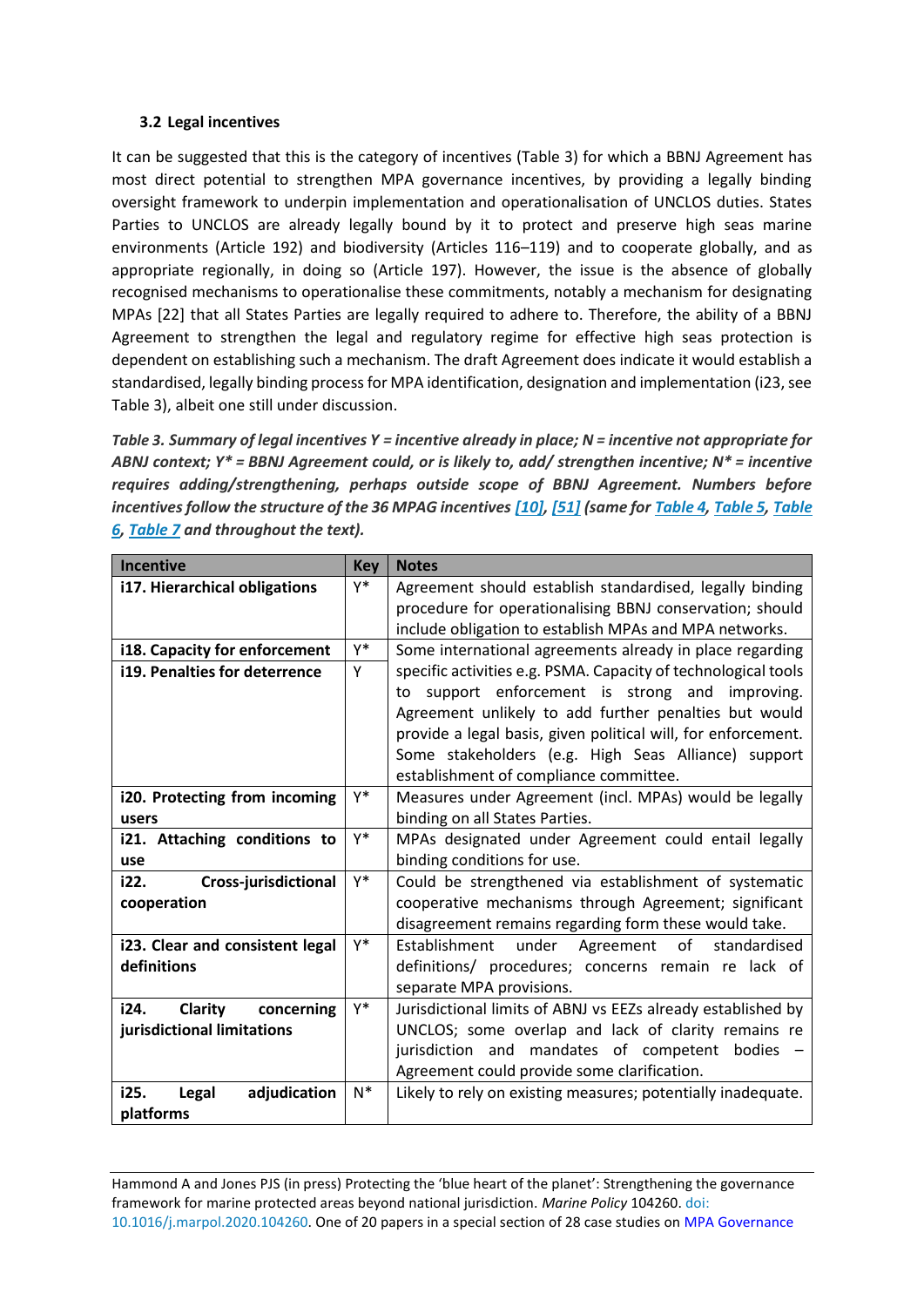| i.26                        | <b>Transparency,</b> $Y^*$ |  |                                         |  | Agreement would establish transparent consultation        |
|-----------------------------|----------------------------|--|-----------------------------------------|--|-----------------------------------------------------------|
| accountability and fairness |                            |  |                                         |  | process; states and bodies would be accountable to global |
|                             |                            |  | body under a global model of Agreement. |  |                                                           |

While disagreeing considerably on details, the majority of interviewees favoured some degree of regionalised delivery within a framework of global objectives, standards and/or procedures. One favoured global standards but not decision-making, while many more supported an Agreement establishing legally-binding decision-making at a global level. Interviewees highlighted advantages of the latter including the potential for a more systematic approach, for MPA designations to be mandatory and third parties obliged to respect them (i20), and for centralised agenda-setting and oversight to check competent bodies (i17, i21, i26). There was considerable anxiety amongst interviewees, as well as in the broader literature, that the draft text does not specifically oblige parties to establish ABMTs or MPAs, as well as debate as to whether the Agreement should specify separate provisions for MPAs versus other ABMTs.

Amongst those interviewees who favoured a global decision-making body, there was disagreement as to whether this should manage MPAs to avoid loss of strategic oversight through devolution, or whether it should recognise competent bodies as responsible for management (i24 & i31). Acknowledging that responsibility ultimately lies with states, several interviewees felt the only feasible delivery mechanism was via existing bodies or new alliances of states, due to the practicalities of these already being in place and the need for conservation to incorporate regional specificities. It was suggested, therefore, that the Agreement could act to strengthen regions to implement global-level decisions. Some of the same interviewees did also acknowledge issues relating to those bodies but felt that there is potential for centralised standards to drive improvement towards best practice. No interviewees rejected altogether a role for regional bodies, but some highlighted the existence of perspectives that would do so.

A further legal priority for the Agreement is clarification and elaboration of UNCLOS' duty to cooperate [22] through concrete mechanisms [50] for reporting, monitoring and consulting (i22). Interviewees expressed concern that there was little detail thus far on how this would be achieved. They disagreed as to whether vertical mechanisms should be binding, serving as what one interviewee described as "a gentle thumb on top of the RFMOs" (e.g. reporting obligations and requirements for States Parties to promote complementary measures across other bodies), or instead non-binding "encouragements" to do so (i17, i21). Interviewees also highlighted the importance of horizontal cooperation amongst regional/ sectoral bodies through both formal binding mechanisms and less formalised participatory collaboration aimed at relationship-building, and, furthermore, the need for improved national-level cooperation to prevent contradictory policies emerging from ministries' or agencies' siloed working (i22). The latter was described by one interviewee as "the lynchpin both for implementing an MPA and making states' activities more sustainable overall" but there was disagreement between interviewees as to whether it was a likely outcome of a BBNJ Agreement.

Finally, reporting and monitoring obligations must be supported by enforcement capacity. Satellite technology developments, such as Global Fishing Watch and Ocean Mind, meant interviewees broadly felt, as one described it, that "monitoring and enforcement are not a primary challenge to high seas conservation", beyond issues common to all marine enforcement (i18). However, some felt that the Agreement's state-centric nature posed challenges, firstly regarding strength of compliance tools adopted, as negotiating states are essentially deciding what burden of compliance to impose upon themselves, and also because issues remain regarding states that flout international rules-based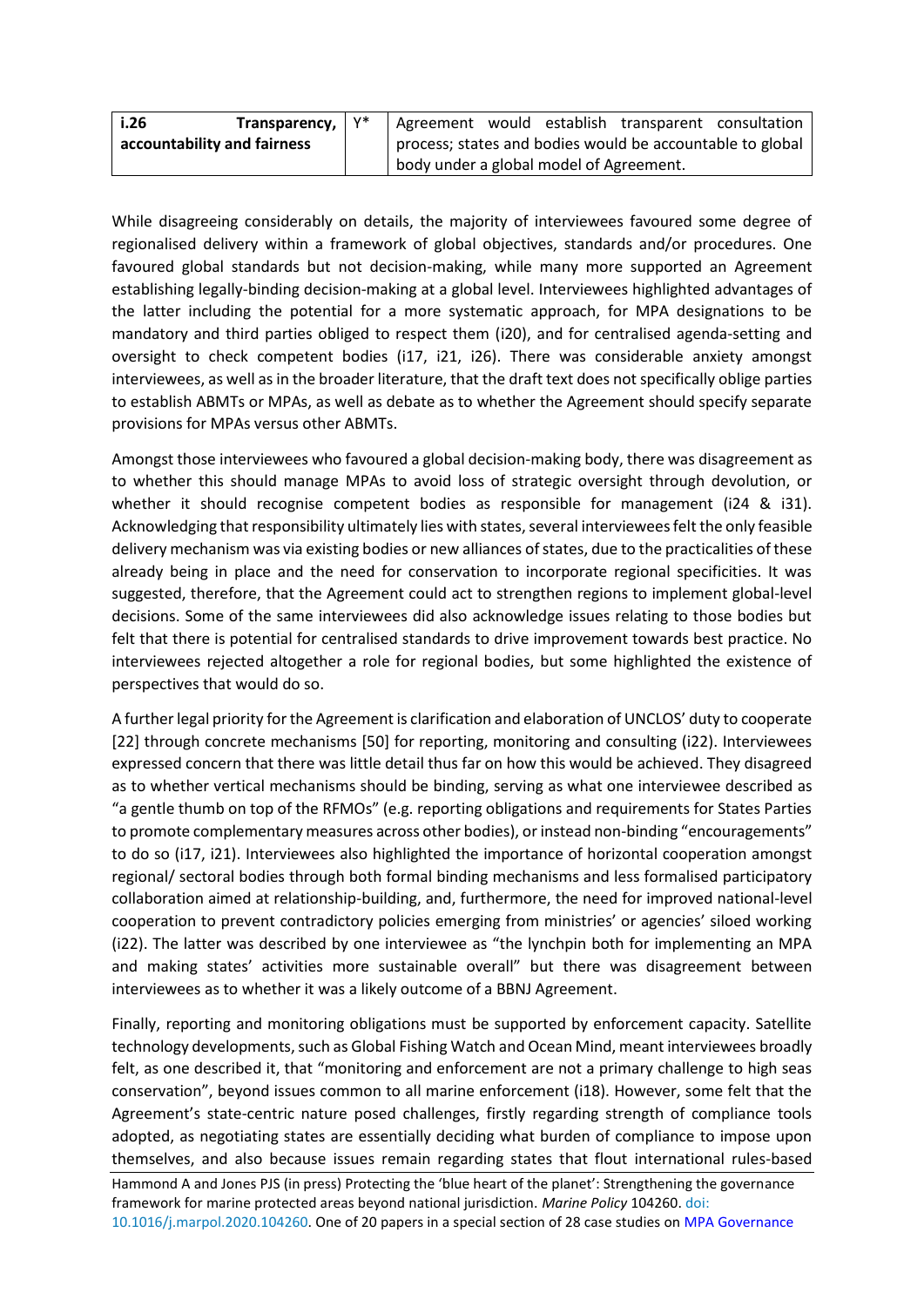systems, although it was noted that the Port State Measures agreement (PSMA) [5] can support compliance where flag state responsibility is unreliable. Furthermore, interviewees highlighted that as states are generally unwilling to sanction each other due to the diplomatic cost involved [50], it will require considerable political will for the Agreement's legal incentives to have effect (i19). Finally, interviewees highlighted that effective dispute resolution will be critical, with one expressing concern over whether existing UNCLOS dispute chambers would be capable of dealing with this, if that option was chosen, and indeed whether countries would be willing to be bound by their rulings (i25).

## **3.3 Economic incentives**

| <b>Incentive</b>          | <b>Key</b> | <b>Notes</b>                                                        |
|---------------------------|------------|---------------------------------------------------------------------|
| i1.<br>Payment<br>for     | $N^*$      | Potential for e.g. blue carbon funding for high seas protection not |
| <b>Ecosystem Services</b> |            | covered by Agreement.                                               |
| i3. Reducing the leakage  | γ*         | MPAs established under Agreement could protect fish populations     |
| of benefits               |            | that local coastal communities depend on.                           |
| i4. Promoting profitable  | Y*         | Agreement could enable establishment of MPAs with fishing-          |
| and sustainable fishing   |            | related restrictions and could drive RFMO reform. Subsidy reform    |
|                           |            | still also required.                                                |
| i6.<br>Promoting          | N          | Opportunity costs of high seas closures low compared to EEZs;       |
| diversified<br>and        |            | high seas fishing livelihoods not location-specific.                |
| supplementary             |            |                                                                     |
| livelihoods               |            |                                                                     |
| i9. Provision of state    | Y*         | Funding mechanism (ideally mandatory) should be established;        |
| funding                   |            | this is a key area of disagreement between negotiating states.      |
| i10. Provision of NGO,    | Y*         | Agreement, and subsequent MPA proposals, could drive further        |
| private sector and user   |            | funding from NGOs, philanthropy etc.                                |
| fee funding               |            |                                                                     |

## *Table 4: Summary of economic incentives*

A BBNJ Agreement could strengthen economic incentives (Table 4) for high seas MPAs by devising funding mechanisms for implementation and capacity-building. This has proved particularly challenging during negotiations. Many states remain unwilling to commit resources, particularly on a mandatory basis, and a central focus of disagreement throughout the IGC has been the question of what developed states should provide to developing countries in terms of capacity-building but also technology transfer and benefit-sharing [49]. Consequently, it is possible that an Agreement might be reached without securing funding for implementation. Some interviewees felt many states are overly optimistic regarding potential for Marine Genetic Resource proceeds to fund conservation. Overall, interviewees generally felt that States Parties remain the most feasible funding source and their unwillingness to commit risks diminishing the functioning capacity of any global body (i9). However, on the basis of negotiations to date, interviewees were not optimistic regarding an Agreement requiring mandatory state contributions, and suggested a broader range of potential funding sources, including the Global Environment Facility, private sector, philanthropists/ philanthropic foundations, industry bodies (in areas/circumstances where commercial activities continue), alongside more innovative mechanisms such as trust funds (i10).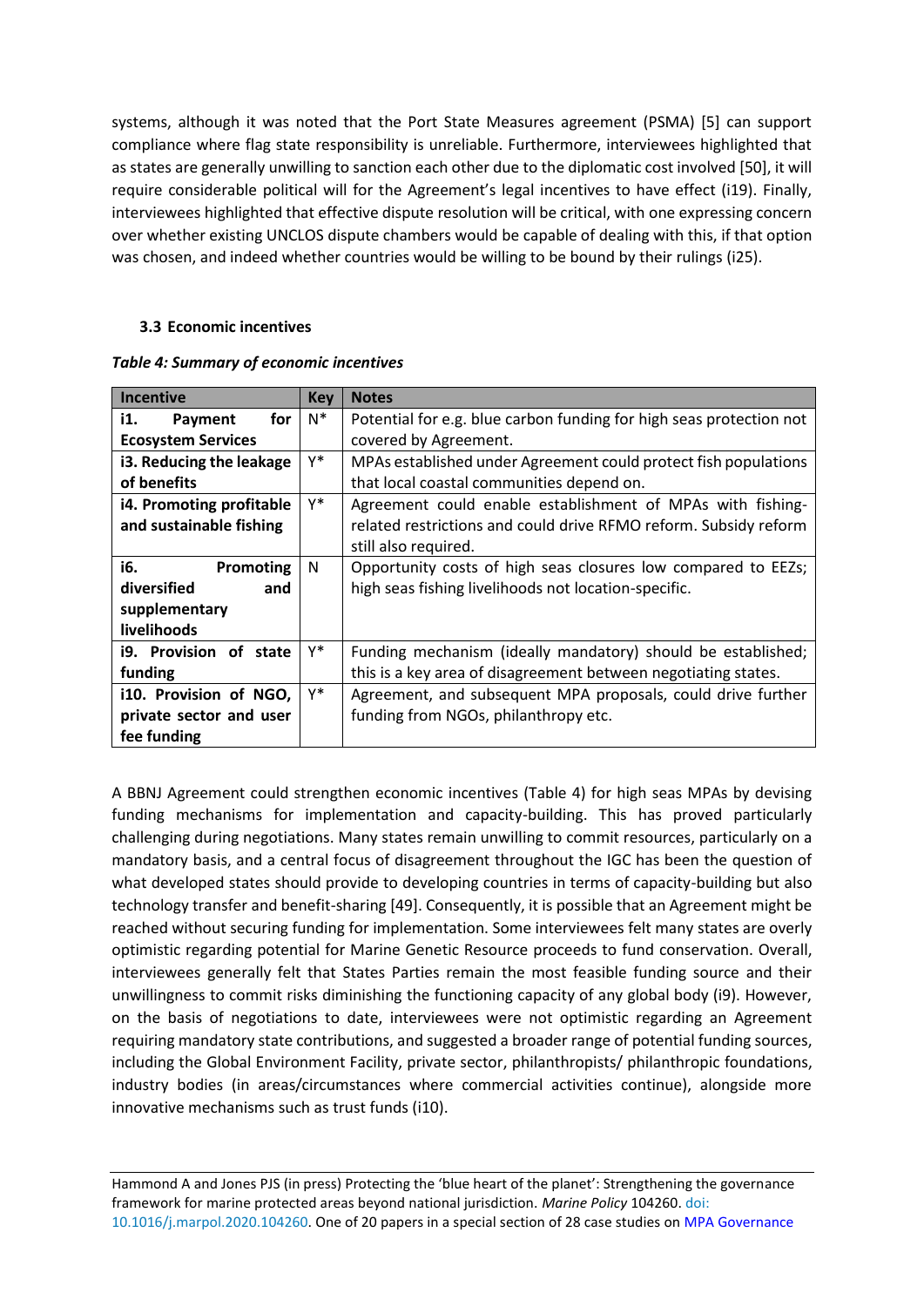Several interviewees also highlighted the need for states to end current funding of destructive activities, specifically subsidisation of high seas fishing fleets, many of which would not otherwise be financially viable [37] (i4), and some also highlighted the potential for market mechanisms, including trade sanctions and consumer boycotts, to drive industry behaviour change. One interviewee felt that, given the declining status of the nation state versus corporations, more consideration of the latter is required and campaigners should seek to apply reputational levers to shift behaviour of destructive corporate actors.

Whether fishing falls within the scope of the new instrument has been a major debate. Some interviewees noted that the closeness of the industrial fishing lobby to powerful governments may present obstacles to adding further checks. However, with fishing the primary direct threat to high seas biodiversity [4], it can be argued that any Agreement that omits fishing would be irredeemably weak. Both interviewees and the wider documentary data suggested potential roles for RFMOs in implementation, although frequently with the caveat that the significant need for RFMO reform must be addressed by the Agreement for that to be acceptable, e.g. one interviewee highlighted the ongoing need for all RFMOs to adopt ecosystem-based approaches. In terms of how this could be achieved, interviewees noted that an overarching commitment to such approaches in the Agreement, alongside obligations on States Parties to pursue complementary approaches in RFMOs they are party to, could help instigate this shift (i4).

Some interviewees favoured a total high seas fishing ban, while others supported no-take ocean reserves, which economically would not have the same opportunity costs as coastal MPAs as there are alternative high seas areas for fishing (i6). Others rejected such suggestions, stating that MPAs should balance environmental with socioeconomic objectives, although it was noted by one that this risks setting a higher barrier for conservation than other marine activities. The majority felt that ultimately an effective network requires a combination of strongly protected no-take areas and other MPA types.

Finally, a further considerable threat is posed by seabed mining. There have been calls for a moratorium on its development until there is greater understanding of the potential implications (e.g. [12]).

# **3.4 Participatory incentives**

| <b>Incentive</b>                 | <b>Key</b> | <b>Notes</b>                                                |  |
|----------------------------------|------------|-------------------------------------------------------------|--|
| i27. Rules for participation     | Y*         | establish<br>should<br>formal<br>cooperative<br>Agreement   |  |
|                                  |            | mechanisms.                                                 |  |
| i28. Establishing collaborative  | $N^*$      | These should be supplemented by regional participatory      |  |
| platforms                        |            | forums. This would more likely be a response to an          |  |
|                                  |            | Agreement, rather than formally established by it.          |  |
| i31.<br><b>Decentralising</b>    | Y*         | Agreement likely to implement some<br>degree<br>0f          |  |
| responsibilities                 |            | decentralisation to regional/sectoral<br>bodies<br>under    |  |
|                                  |            | umbrella of global oversight.                               |  |
| $N^*$<br>i32. Peer enforcement   |            | Establishment of regional fora/chambers (see i28) could     |  |
|                                  |            | facilitate peer enforcement; political will required.       |  |
| i33. Building trust and capacity | $N^*$      | Regional meetings (see i28) as opportunities to build trust |  |
| for cooperation                  |            | at that level and in eyes of global community.              |  |

#### *Table 5: Summary of participatory incentives*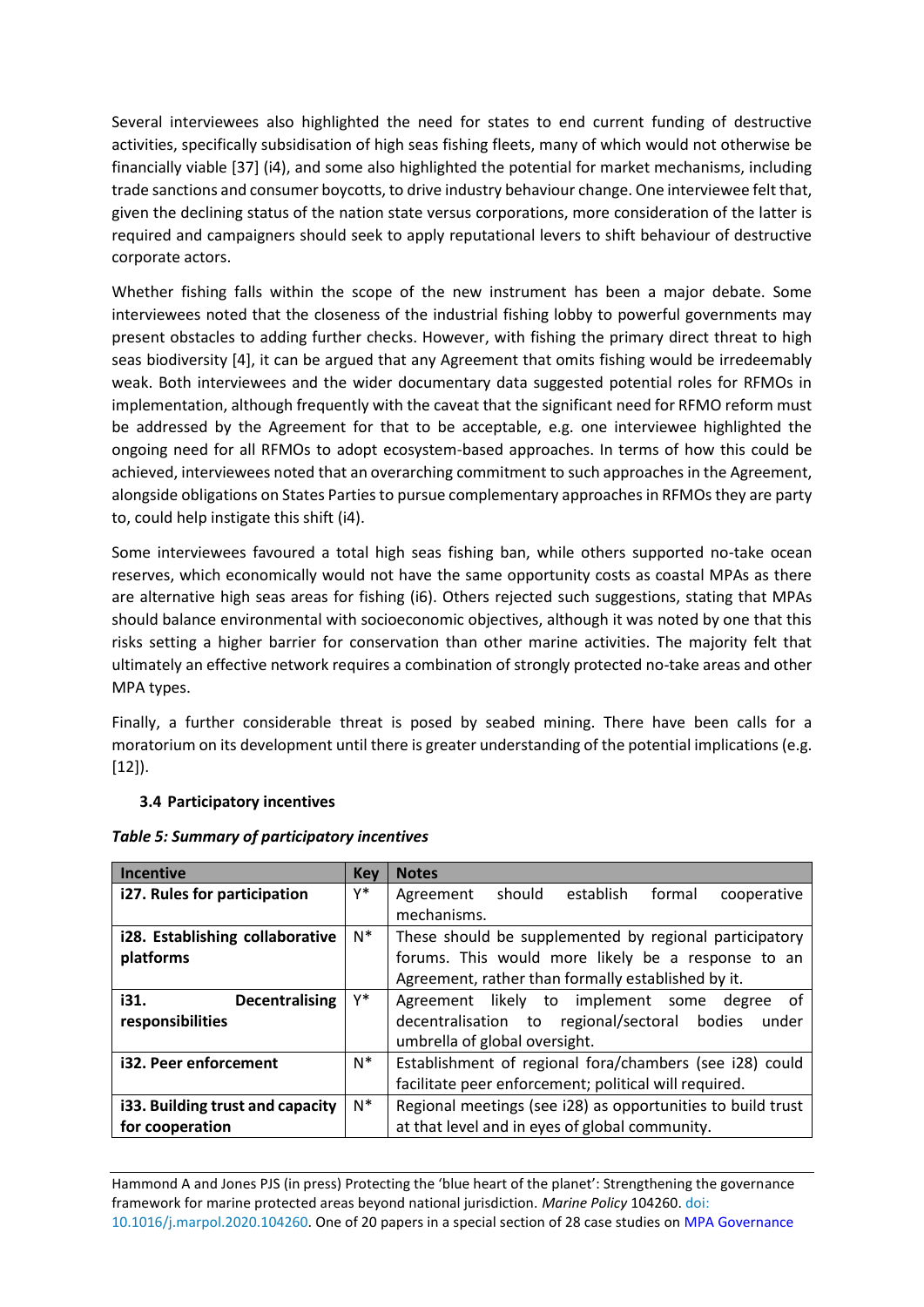| i34. Building linkages between<br>relevant authorities and user<br>representatives | $Y^*$ | should establish vertical<br>cooperation<br>Agreement<br>mechanisms between global level decision-making and<br>user representatives such as RFMOs.                                                                                                              |  |
|------------------------------------------------------------------------------------|-------|------------------------------------------------------------------------------------------------------------------------------------------------------------------------------------------------------------------------------------------------------------------|--|
| i35. Building on local customs<br>$N^*$                                            |       | Possible if Agreement provides means for genuine<br>involvement of e.g. coastal communities.                                                                                                                                                                     |  |
| i36. Potential<br>influence<br>to<br>higher institutional levels                   | Y*    | Agreement should establish obligation for systematic MPA<br>network development. Activity at lower levels (by states/<br>implementing bodies) feeds into this. Sharing of best<br>practice at regional/ sectoral level can also shape global<br>decision-making. |  |

Application of this category of incentives (Table 5) from the MPAG framework requires consideration of how stakeholders differ for high seas versus EEZs; it is much less clear for the former who local communities are, and therefore what a bottom-up approach entails, and consequently interviewee perspectives on this point varied considerably Some considered 'bottom-up approaches' to mean the work of regional bodies, which consist of representatives of nation states with an interest in that region. On this basis, two interviewees outlined visions they defined as combining top-down and bottom-up approaches in which the Agreement establishes a legal mandate to cooperate, under which coalitions of states (/and NGOs) propose and help manage individual MPAs (i31 & i22). However, others rejected a description of regional bodies as 'bottom-up'. One felt bottom-up actors were, for example, small-scale fishers from adjacent states, meaning a truly bottom-up approach would be high seas fisheries closure to protect coastal interests.

On this basis, it can be suggested that consideration should be given to the processes by which high seas MPA proposals under an Agreement could aim to incorporate both participation by regional and sectoral bodies, and the participation/ representation of individual citizens. Regarding the former, alongside formalised mechanisms established by an Agreement (i27, i34), interviewees highlighted the importance of informal relationship-building and mechanisms for discussions within trusted environments at the regional level to improve buy-in (i32, i33). Some suggested regular regional stakeholder meetings, while another suggested a formalised "chamber" for implementing organisations (i28), providing a recognised forum for them to meet at COP, discuss their views and present joint positions into the decision-making process with an existing degree of refinement and support. Collaborative forums like these could provide opportunities to share information and best practice, and for activity at the regional level to contribute to and shape global decision-making, supporting the systematic approach to MPA establishment which is required to develop a coherent network [24] (i36).

Involving civil society in formal international decision-making was identified by interviewees as challenging and limited thus far, and interviews revealed considerable disagreement on the potential scope for improvement in this area. Some felt that there is no role for citizens, except in the democratic mandate they give their governments, which evidently vary in their ability and willingness to genuinely reflect citizens' views. Another suggested civil society groups "are as grassroots as it gets" for citizen engagement with ABNJ - note that interviewees did not suggest that this was desirable, rather that it was the present reality. Looking to the future, some hoped to see a move towards high seas MPAs being driven by communities with interests in their socioeconomic benefits (i35), noting that this would require consideration as to how best to effectively engage these stakeholders and link them with others around the world who are interested in the same topic and may have access to greater resources. It was highlighted that formal consultations established by the Agreement may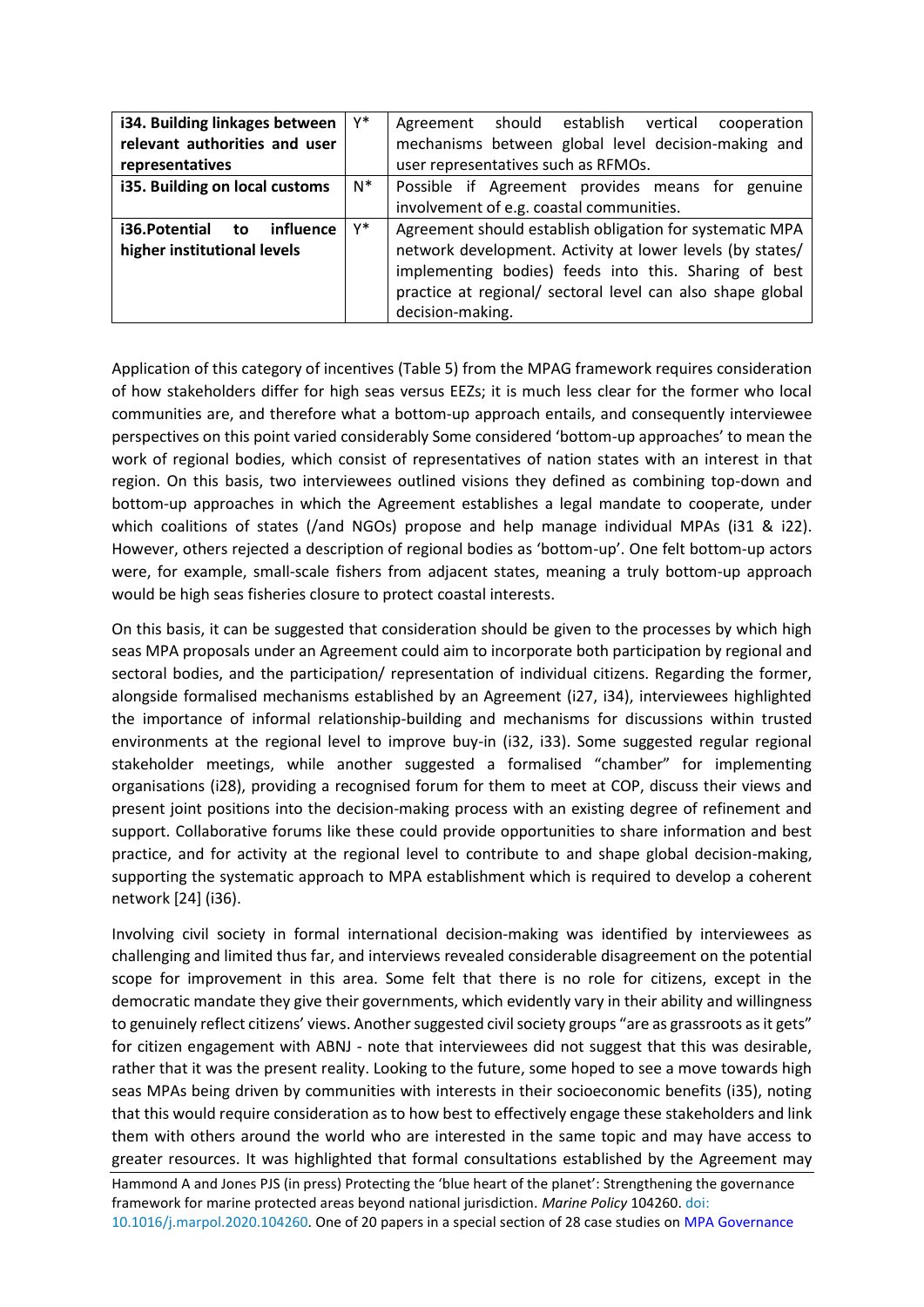struggle to reach beyond those already engaged, though NGOs might assist in transmitting information and fostering engagement and connections.

## **3.5 Communication incentives**

*Table 6: Summary of communication incentives* 

| <i><u><b>Incentives</b></u></i> | Key   | <b>Notes</b>                                                                                                                                      |  |
|---------------------------------|-------|---------------------------------------------------------------------------------------------------------------------------------------------------|--|
| i11. Raising awareness          | Y*    | negotiations have raised public awareness via<br><b>BBNJ</b><br>surrounding media/ NGO activity; still scope for improved/<br>expanded awareness. |  |
| i12. Promoting recognition of   | $Y^*$ | As above; requires more promotion amongst e.g. coastal                                                                                            |  |
| benefits                        |       | communities.                                                                                                                                      |  |
| i13. Promoting recognition of   | γ*    | Agreement will establish publicly available standardised                                                                                          |  |
| regulations and restrictions    |       | regulations.                                                                                                                                      |  |

Regarding communication incentives (Table 6), several interviewees highlighted the importance of public support for ocean protection in driving government action (i11). However, present levels of public engagement with the negotiations were broadly considered insufficient, albeit understandably so given the mismatch between the technicality of the UN process and issues of concern to the public, for example species protection or a sense of common concern for the planet. Nonetheless, it was felt by interviewees that policy energy generated by public awareness of more emotive and appealing issues allowed ultimate goals of the process to be defined by a wider audience, albeit unknowingly, and that campaigners must capitalise on existing momentum, using existing public interest in the ocean to take people on a journey to other ocean issues. While high seas ecosystems appear to be "the epitome of out of sight, out of mind", several interviewees felt we have recently seen what one described as a "communications success story" for the oceans, with a number highlighting specifically the roles of David Attenborough and marine plastics in increasing awareness of, and feelings of connection to, distant or deep-sea ecosystems.

The role of NGOs has also been of key importance in terms of public engagement, as well as in participating in the negotiations themselves (see [52]). For example, Greenpeace's pole-to-pole voyage was highlighted by one interviewee as having succeeded in raising broader public awareness of the need to protect high seas ecosystems. Interviewees also noted the role of the High Seas Alliance in providing a consistent voice for the NGO community on BBNJ, allowing them to collectively raise awareness amongst their supporters and audiences. Blasiak et al. [52] also highlight that even at the working group (pre-IGC) stage, as in other international negotiations, coalition formation was promoting efficiency and shared messaging amongst NGOs, and that the formation of the High Seas Alliance was a crucial turning point in terms of NGOs being granted a voice in the process.

Overall, however, several interviewees wished to further increase awareness of the need for participation in ongoing discussions, particularly amongst stakeholder groups, such as fishers in developing coastal states, who may not be aware of this process or deem this issue a priority (i13).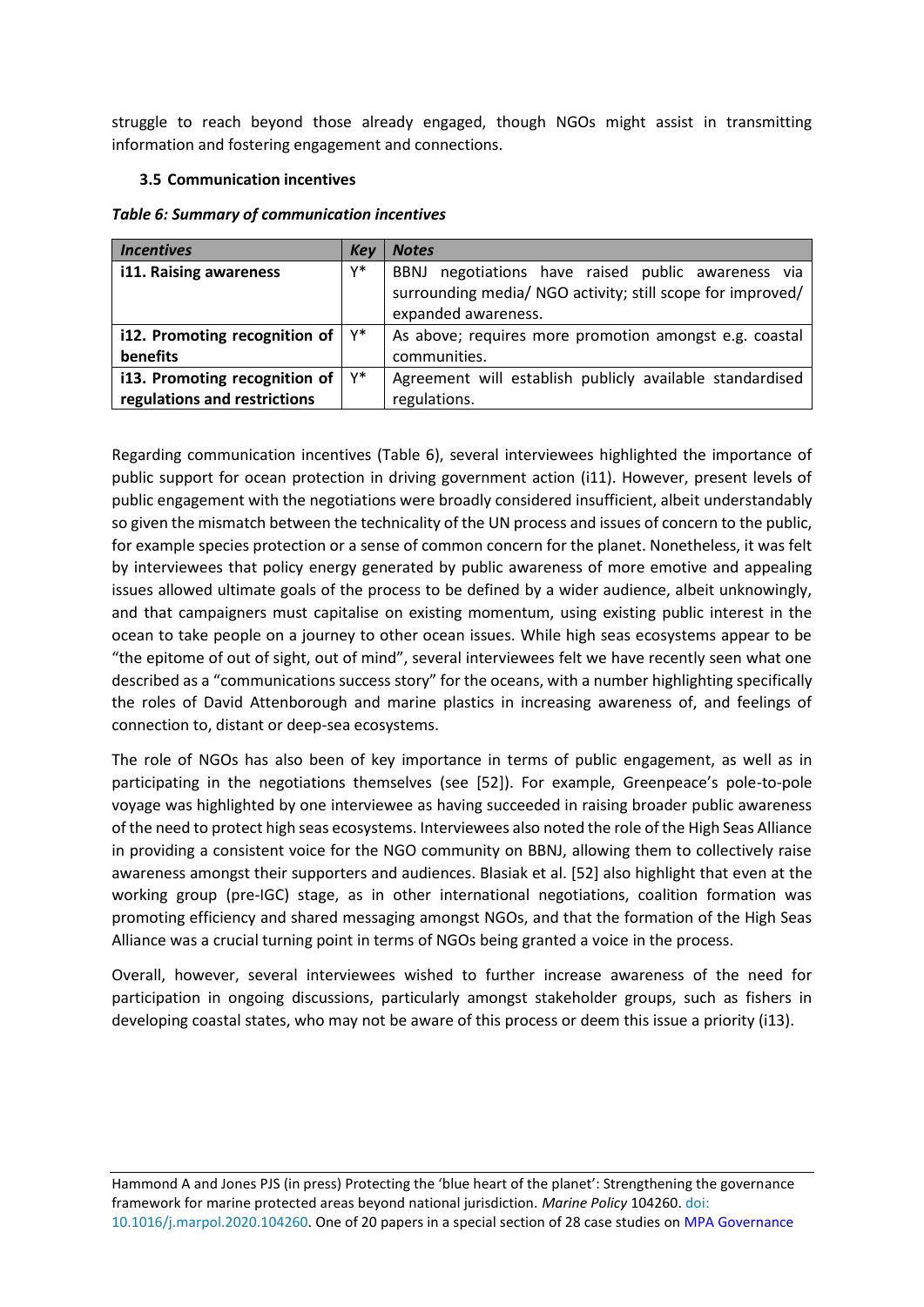#### **3.6 Knowledge incentives**

|  |  | <b>Table 7: Summary of knowledge incentives</b> |  |
|--|--|-------------------------------------------------|--|
|--|--|-------------------------------------------------|--|

| <i><u><b>Incentive</b></u></i>        |  | <b>Notes</b>                                               |
|---------------------------------------|--|------------------------------------------------------------|
| Y*<br>collective<br>Promoting<br>i14. |  | Science body should review/ advise on MPA proposals;       |
| knowledge                             |  | must consider traditional knowledge, social and natural    |
|                                       |  | sciences.                                                  |
| Y*<br>i15. Agreeing approaches for    |  | Agreement should establish precautionary principle and     |
| addressing uncertainty                |  | rules for adaptive management.                             |
| Y*<br>i16. Independent advice and     |  | Science review process assures independent arbitration;    |
| arbitration                           |  | formed of independent experts not states' representatives. |
|                                       |  | Potential for additional independent review panel.         |

With regards to knowledge incentives (Table 7), a key issue at the IGC and in surrounding conversations has been the evidence base for high seas MPAs under a BBNJ Agreement.

It appears from the draft Agreement and from negotiations thus far that a science body will likely be established and advise on proposals (i16). Interviewees noted that this could be supported by specialised MPA working groups. While overall interviewees considered a science body vital, there was disagreement on its ideal form: some suggested a new body is necessary, for reasons including that no existing one is appropriate and governments are more likely to accept advice from an in-house body. Meanwhile, others favoured using science from regional bodies, perhaps via a network of their scientific committee chairs. However, some interviewees suggested that a combination is possible, and could take the form, for example, of a global science assessment that incorporates regional-level assessments.

Several interviewees highlighted the importance of the science body's advice being respected and not corrupted by particular interests. Suggestions made by interviewees to ensure this included electing members based on individual expertise, rather than to represent member states, and/or requiring additional external scientific review of the proposal through to implementation and enforcement, e.g. by IPBES (as one suggested). Regarding powers for the science body, it was noted by one interviewee that the International Seabed Authority's technical commission is empowered to make binding recommendations unless two thirds of States Parties object and also that some RFMOs are moving towards models where, if they ignore scientific advice, they have to provide an explanation.

In contrast to the current framework, a centralised science body would enable MPAs to be identified and designated globally on the basis of standardised criteria, though there has been considerable debate over these criteria throughout the negotiation process, particularly regarding potential inclusion of socioeconomic and cultural values and, as emphasised particularly by Pacific States, incorporation of local and traditional knowledge (i14).

Both interviewees and the broader literature make clear that a process for decision-making under uncertainty is essential (i15). The scale and remoteness of ABNJ versus EEZs mean there is a distinct lack of baseline environmental data to inform conservation, and the Agreement should enshrine the precautionary principle such that data and/or knowledge deficiency does not delay action [16], [17], [44]. Processes for adaptation in light of emerging knowledge [10] also require discussion. Almost all interviewees raised concerns about climate change and whether it had been adequately considered in this debate. It was suggested that high seas MPAs' ability to cope with changing climate will depend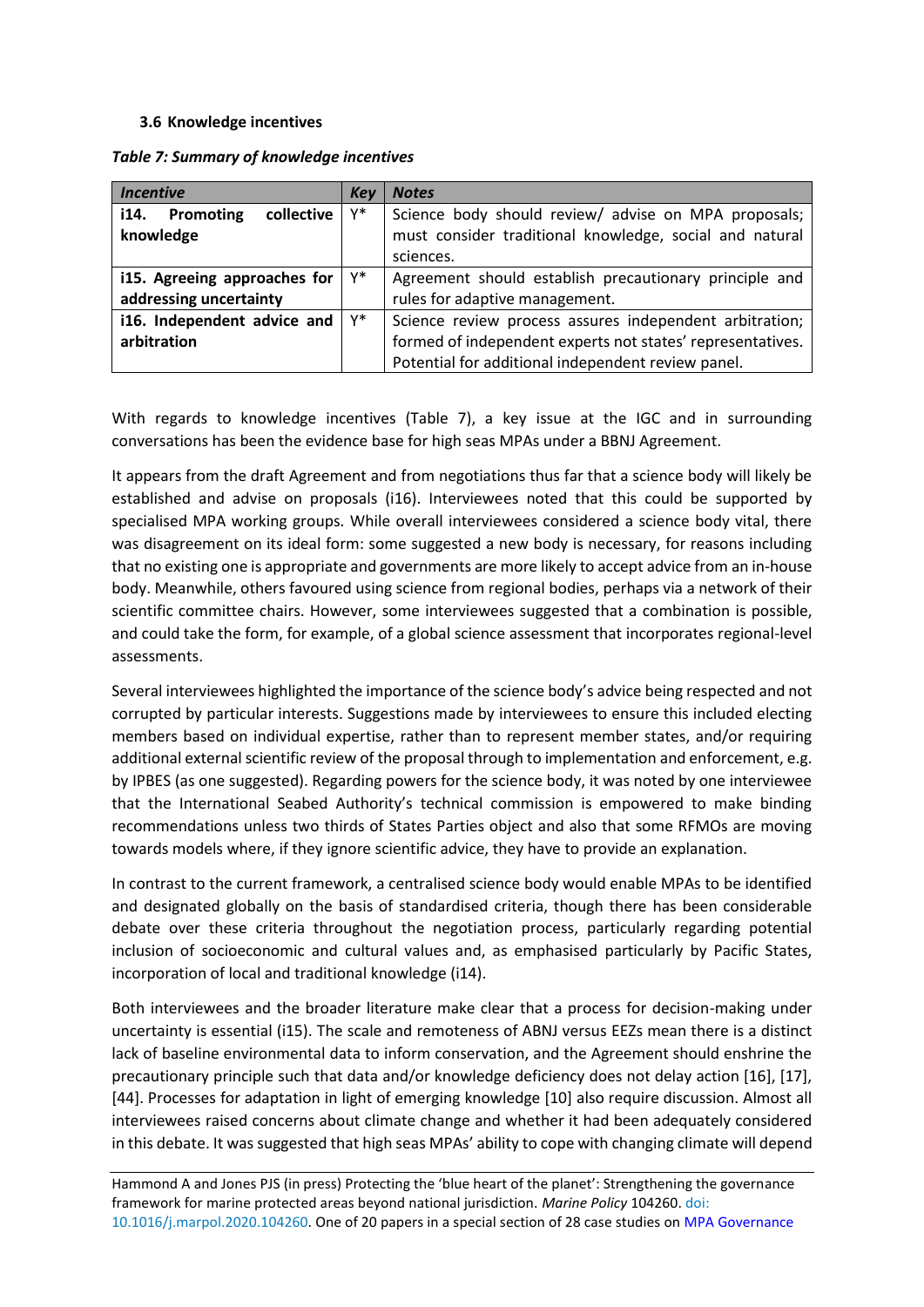largely on the Agreement's monitoring and reporting requirements. For example, one interviewee felt high-seas MPAs, like fisheries closures, should be reviewed five-yearly, however more rejected outright the concept of temporally-limited MPAs – such suggestions have also caused concern amongst stakeholders at the negotiations (see, for example, statements by Greenpeace and New Zealand, amongst others, at IGC2) Several interviewees focused their solutions for climate change adaptation mostly on expansion of MPA networks, both in terms of types and in percentage coverage, such that they can function in any setting. One highlighted ideas around establishing bands of MPAs located such that they anticipate climate-related migration. As part of a network, interviewees highlighted advantages of flexible closures for specific circumstances, such as moving fishing away from turtle migrations at key times, but expressed concerns about over-reliance on these, highlighting that a network must include both significant MPA coverage and supplementary mobile tools.

# **3.7 Cross-cutting theme: equity**

It was suggested by one interviewee that perhaps the strongest driver for high seas conservation is "a moral duty to protect the planet for generations yet to be born and not rob the future of opportunity". Certainly, as the benefits and consequences of high seas exploitation are extremely unevenly distributed [53], it can be hoped that the negotiation of a BBNJ Agreement might provide the opportunity to establish a more equitable governance regime, for example one incorporating some reference to Common Heritage of Mankind principles or other principles of sustainable development enshrined in international law [36], as discussed previously. Additionally, it has been suggested that any adoption of ecosystem-based approaches fundamentally operationalises a more equitable approach to MPAs by acknowledging linkages between high seas and coastal waters [54]. However, interviewees disagreed on the extent to which this is important. For example, one disputed the idea that high seas fishing directly impacts livelihoods significantly.

Procedural equity at the negotiation stage allows diverse perspectives to be included in the drafting of an Agreement. For this reason, the UN funds developing states' delegations' attendance at the IGC [55] and NGOs have run capacity-building initiatives to support participation, though continued reliance on parallel negotiating sessions is clearly to the disadvantage of smaller delegations which might not be able to send representatives to numerous simultaneous sessions and consequently are excluded from some such opportunities. Interviewees also highlighted that many developing states' focus at the negotiations has been the hypothetical benefits of marine genetic resources, not the real advantages of MPAs [56] and that there was clear space for countries not benefitting from the existing system to present bolder proposals. Overall, however, while interviewees noted an increasing focus on equity and justice as the high seas debate becomes more intertwined with those on sustainable development, several believed that international negotiations will always be somewhat inequitable as some states have more power and thus greater leverage, and because sectoral interests have greatest access to states and thus ability to drag down ambition. Alternatively, some interviewees highlighted that global agreements can sometimes offer opportunities to balance such factors, by enabling regional groups to form (e.g. the Pacific Islands) to defend their collective interests.

At the MPA implementation stage too, capacity-building will be key to ensuring equity, particularly financial capacity through funding tools and/ or fiscal reform to redirect money from harmful subsidies towards socially and environmentally beneficial activities [57]. A commitment to equitable MPAs could also be enshrined in designation criteria, e.g. by allowing prioritisation of areas with greater connectivity to dependent communities [56], and further through active involvement of those communities in designing management regimes [54].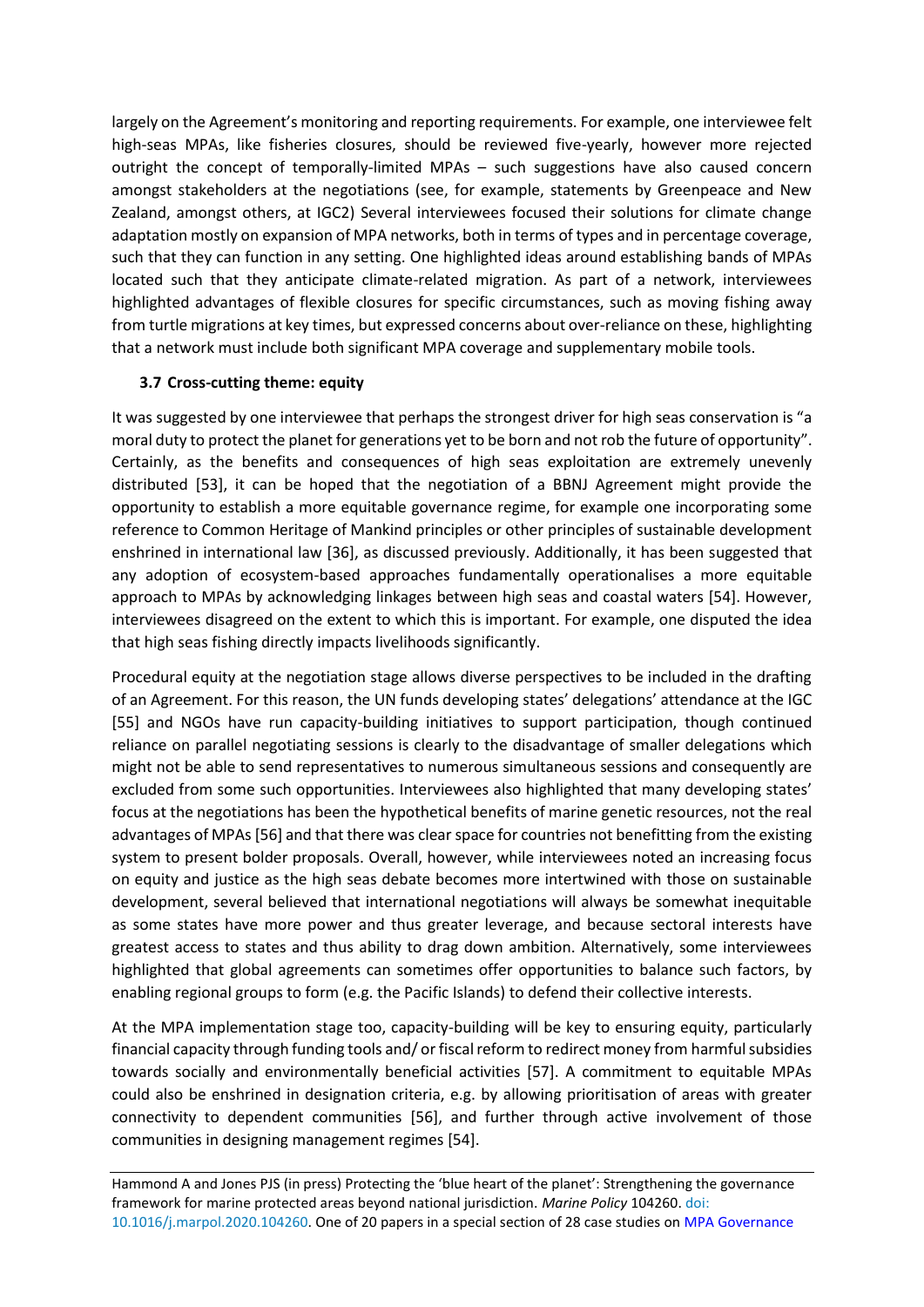### **3.8 Applicability of the MPA Governance Framework**

Detailed consideration of the application of the MPA Governance framework to ABNJ warrants development through further work. However, this paper demonstrates that framework's clear utility in structuring holistic analysis of conditions the BBNJ Agreement must establish to facilitate effective and equitable high seas MPAs, and therefore arguably demonstrates its relevance to the design and evaluation of such MPAs. Results presented here demonstrate the potential of a 'global model' BBNJ Agreement to add or strengthen diverse, and interacting, governance incentives. Therefore, in line with the theoretical foundations of the MPAG framework, it can be concluded that such an Agreement would provide a basis for significantly more effective and resilient MPAs than are possible under the status quo.

Consideration of the interactions between incentives (Fig. 2) also supports the conclusion that, while defining a strong legal and regulatory regime undoubtedly underpins improved governance of ABNJ, this must be supported and strengthened by top-down and bottom-up incentives across all five categories. Again, this indicates the relevance of the MPAG framework's overarching focus on combining various approaches in a manner which entails a degree of decentralisation within a hierarchical system, such that strategic objectives can still be achieved. This represents arguably the central challenge of environmental governance: how to devolve some degree of responsibility to 'lower' governance levels in recognition of their greater awareness of localised circumstances and complexities, while ensuring the strategic perspective (and network development potential) provided by 'higher' levels of governance is retained [10], [51], [58]. This general challenge of achieving decentralisation "in the shadow of hierarchy" [59] has proved to be particularly pertinent with regards to BBNJ Agreement negotiations, where substantial debate has centred on the implications of the "not undermining requirement" for establishment of hierarchical relationships [27].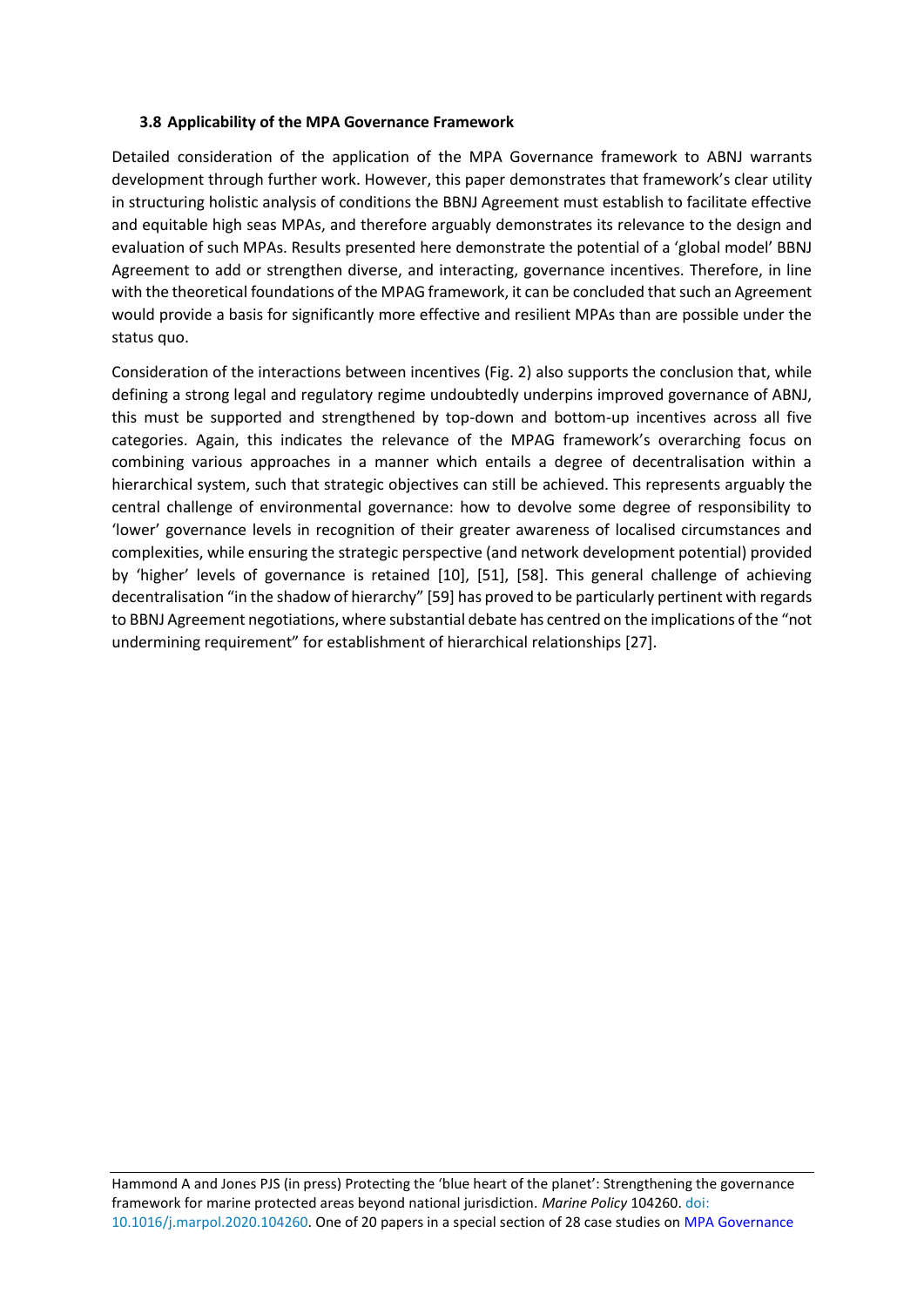

*Figure 2: Interactions between governance incentives discussed [boxes = incentives; boxes outlined in red = N\* incentives; arrows indicate interactions; dashed arrows indicate incentives to be established if N\* incentive established].*

The major challenge encountered by the authors in adapting the MPA governance framework to the ABNJ context is the need to reconsider who the relevant stakeholders are. This essentially involves, as one interviewee summarised it, "shifting up" the governance levels applicable to coastal MPAs: the international community (represented by the global agreement and/or body) plays the role filled by the government in national waters, at the top of the hierarchy, with decentralisation to individual or collective states, rather than local governments or communities. Thus, communities and individuals are one step removed, represented primarily through democratic mandates or by NGOs, which poses a challenge in applying the MPAG framework's participatory incentives. In interpreting these to incorporate participation by regional and sectoral bodies, this paper may detract somewhat from the spirit in which the MPAG framework was devised, and it is clear that much more consideration is needed by negotiators and other stakeholders as to how genuine representation of citizens' views and interests can best be built into effective, equitable high seas conservation.

#### **3.9 Next steps: update on progress since research period**

Following the research period, a further round of negotiations (IGC3) took place in August 2019, at which delegates began textual negotiations [27] based on the 'zero draft' treaty text published in June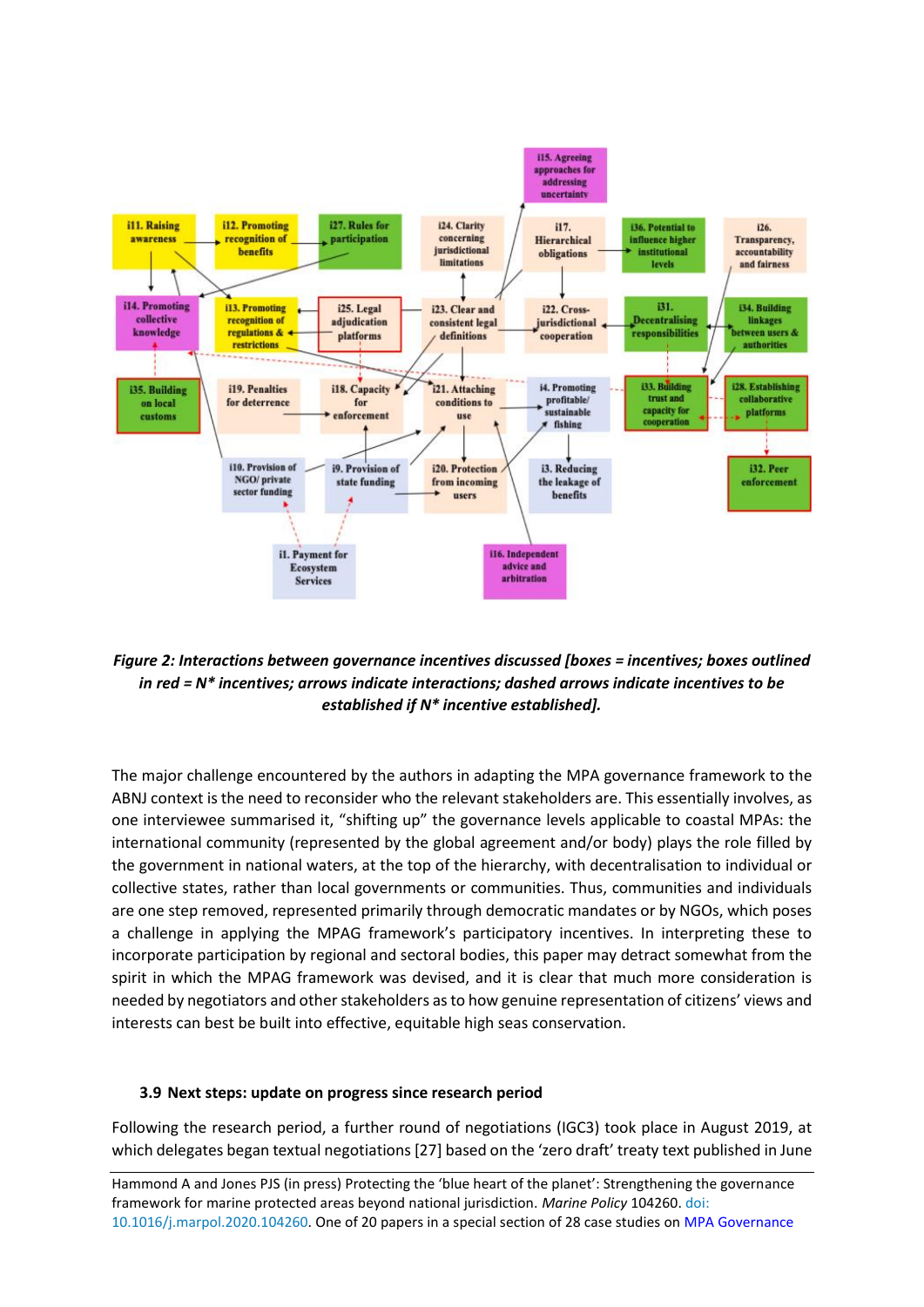2019. An updated draft treaty text was subsequently released in November 2019, as discussed briefly below, and delegates have now submitted proposals for textual amendments for consideration at IGC4. These proposals have been made available online by the UN [60] through a portal where all future updates will also be found. Again, IGC3 and the proposals subsequently produced relate to the entirety of the Agreement, not just the ABMT and MPA pillar, but this section focusses on the latter.

An in-depth review of the updated text is beyond the scope of this work and can be found elsewhere (e.g. [61], [62]). Overall, IGC3 did not represent a drastic step forward in negotiations, significant divergence remains between the positions of states involved in these, and it remains the case that nothing is certain until an entire Agreement is signed. However, there are some key points which are worth noting in the context of the research discussed here.

IGC3 saw increasing convergence on several elements of MPA procedure, for example developing proposals on the basis of best available science and incorporating traditional knowledge of local communities [63]. These principles have both been added to the updated text, as notably has the 'common heritage of mankind' principle to the general principles section, albeit bracketed to indicate ongoing discussion. Indeed, De Santo [27] highlights continued ideological polarisation between the CHM and freedom of the seas principles as a defining feature of IGC3.

These developments can perhaps be interpreted as indicating a strengthened environmental justice framing, reflecting calls made at IGC3. Nonetheless, divergence remains on all of the most complex and controversial elements discussed in this paper, notably the role of, and delegation of authority to [27], relevant global, regional and sectoral bodies; the relationship between the agreement and other instruments [27]; and provisions around implementation, monitoring and review [63]. On MPAs specifically, delegates at IGC3 continued to debate potential criteria for their identification, and critical questions remained on designation processes where relevant instruments or bodies already do exist and where they do not, as well as how these instruments and bodies coordinate with each other [27].

Regarding its potential strength, the updated draft still does not contain any obligation on States Parties to establish MPAs. More broadly, IUCN [62] highlights a key omission from the text as the absence of a more explicit obligation to conserve and sustainably use marine biodiversity and to ensure that activities under a States Parties' jurisdictions or control do not cause harm to the environment in ABNJ. Overarchingly, there is still no provision explicitly empowering the COP to take measures in cases where competent bodies fail to act upon its recommendations [61]. Ongoing use of the "not undermining" concept, and related language, to argue that a new instrument should have fewer oversight or coordination functions continues to present a major obstacle in negotiations to empowering the new Agreement to integrate currently fragmented governance institutions [27] to improve conservation outcomes. Indeed it has been suggested that in fact the 'should not undermine' commitment may be undermining the BBNJ process as a whole as, within an international political climate that is "not conducive to the creation of hard law or new institutions", this wording is being deployed to restriction form and functions of a BBNJ Agreement which risks making a "soft law agreement" inevitable [35].

The presently postponed IGC4 (which, due to the ongoing coronavirus pandemic, will certainly not take place before 2021) is the intended final round of negotiations, where an Agreement is expected to be signed. Given the lack of significant progress at IGC3, and the central issues remaining unresolved, it is reported that some have privately expressed concerns about the intended timeline [27]. Prip [25] notes that "negotiation of the instrument is still at an early stage and there is a high probability that the negotiation process will be extended beyond the last scheduled meeting in 2020.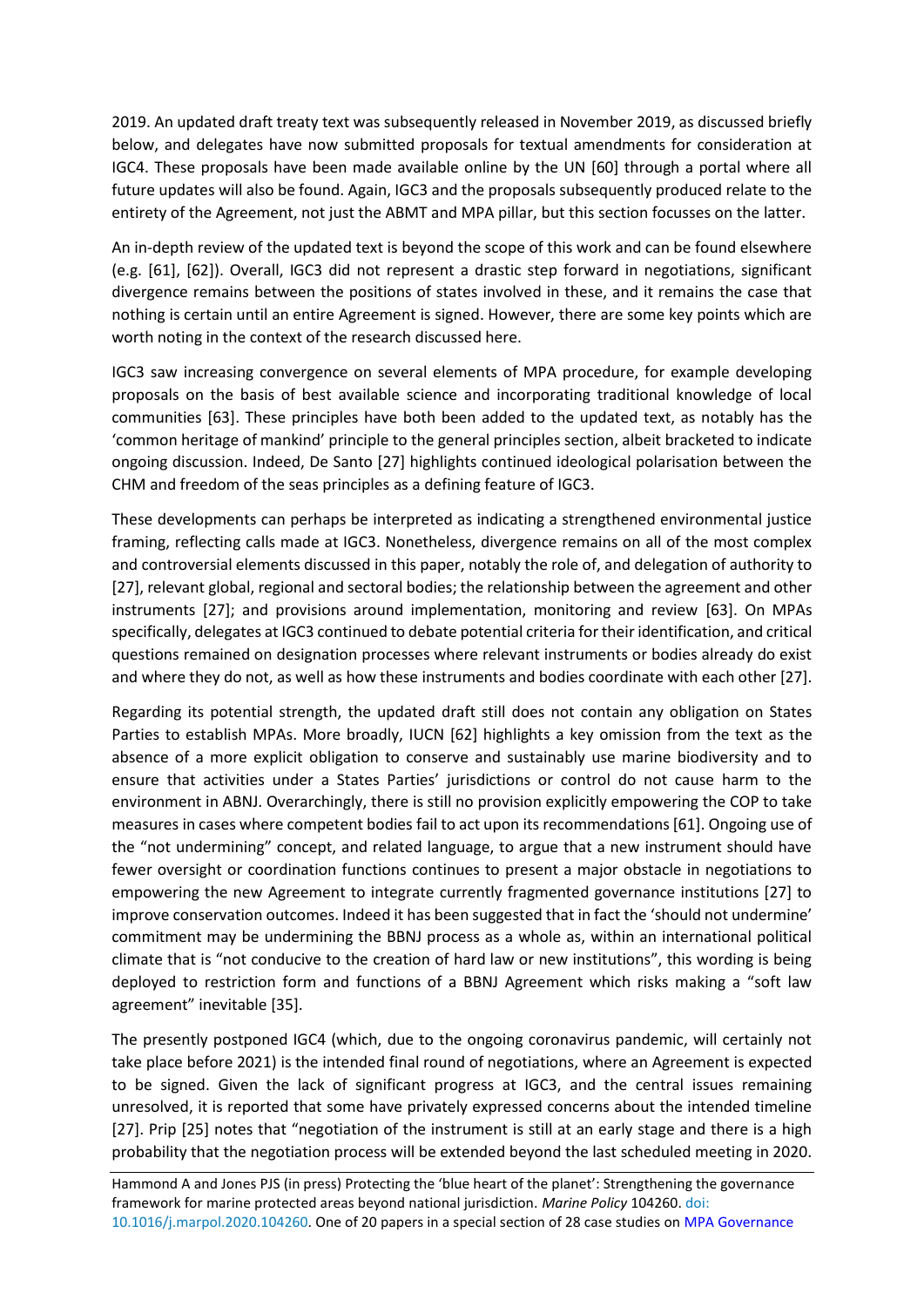Then many years will elapse before the instrument will enter into force". Nonetheless, there has been no formal discussion thus far of extending beyond the planned four sessions [27]. Any further delays are extremely unwelcome from a conservation perspective, although a weak 'status quo' agreement finalised at IGC4 could have equally negative consequences by entrenching existing practices. If a weak Agreement is signed, many of the issues discussed here will doubtless remain relevant - one interviewee summarised how all the ideal measures discussed "fall by the wayside if we have a weak implementing agreement that largely cements existing arrangements in place and does not provide the mechanisms or resources to properly govern BBNJ." If an Agreement is reached that does not have a funding mechanism (ideally a mandatory one) in place, then funding for implementation would remain to be worked out over time, potentially jeopardising the establishment and implementation of further high seas MPAs despite the existence of a mechanism for this. The current global economic situation has perhaps heightened the risk that states return to the negotiating table at IGC4 with even less willingness than previously to commit to new mandatory financing mechanisms, making this a key concern. As so many key provisions remain bracketed in the current draft, the level of ambition, and ultimately the effectiveness, of the Agreement remain dependent on choices made at IGC4 [61], meaning it is vital that States Parties approach IGC4 with ambition, determination and a high level of political will.

It also appears likely that elements of the governance and implementation of high seas MPAs will remain to be resolved in practice over time on an adaptive basis, even once an Agreement is signed. The extent to which this is the case will depend on the exact nature of the final Agreement text. However, even if a strong global BBNJ Agreement is secured at IGC4, many interviewees emphasised that this would be the beginning of the process, not the end. For example, while the Agreement should hopefully establish in principle how interactions between regional and sectoral bodies or amongst States Parties should proceed, in reality the intricacies of how they work together (including how they respond to instances of non-compliance by each other) will likely emerge, and be fine-tuned, over time. Likewise, if commitments to equity and inclusive participatory mechanisms are established, consideration of these must be actively promoted not only at the drafting stage but also through all stages of implementation.

# **4. CONCLUSION**

It is clear from the evidence presented both by interviewees and the broader literature that the existing framework for biodiversity conservation in areas beyond national jurisdiction is totally inadequate in the face of widespread and escalating threats to the ocean and that, given the severity and urgency of these threats, we cannot rely on minor improvements to the status quo. Therefore, the ongoing negotiations to develop a global BBNJ Agreement could represent a once-in-a-generation opportunity to define a stronger, more integrated ocean governance framework that prioritises conservation and establishes the institutions, structures and mechanisms required to achieve it, most importantly a mechanism for the establishment of vital MPAs.

Current environmental degradation demonstrates the inadequacy of the status quo and there is considerable evidence to support calls for a BBNJ Agreement to establish a global model with strategic oversight. Alongside elements relating to EIAs, MGRs and capacity-building, an essential feature of this Agreement must be the authority and processes required to systematically develop a muchneeded network of high seas marine protected areas. Drawing on the MPAG Framework, this paper outlines how such an Agreement could add and strengthen governance incentives and could therefore have significant potential to enable and support the establishment of effective, resilient high seas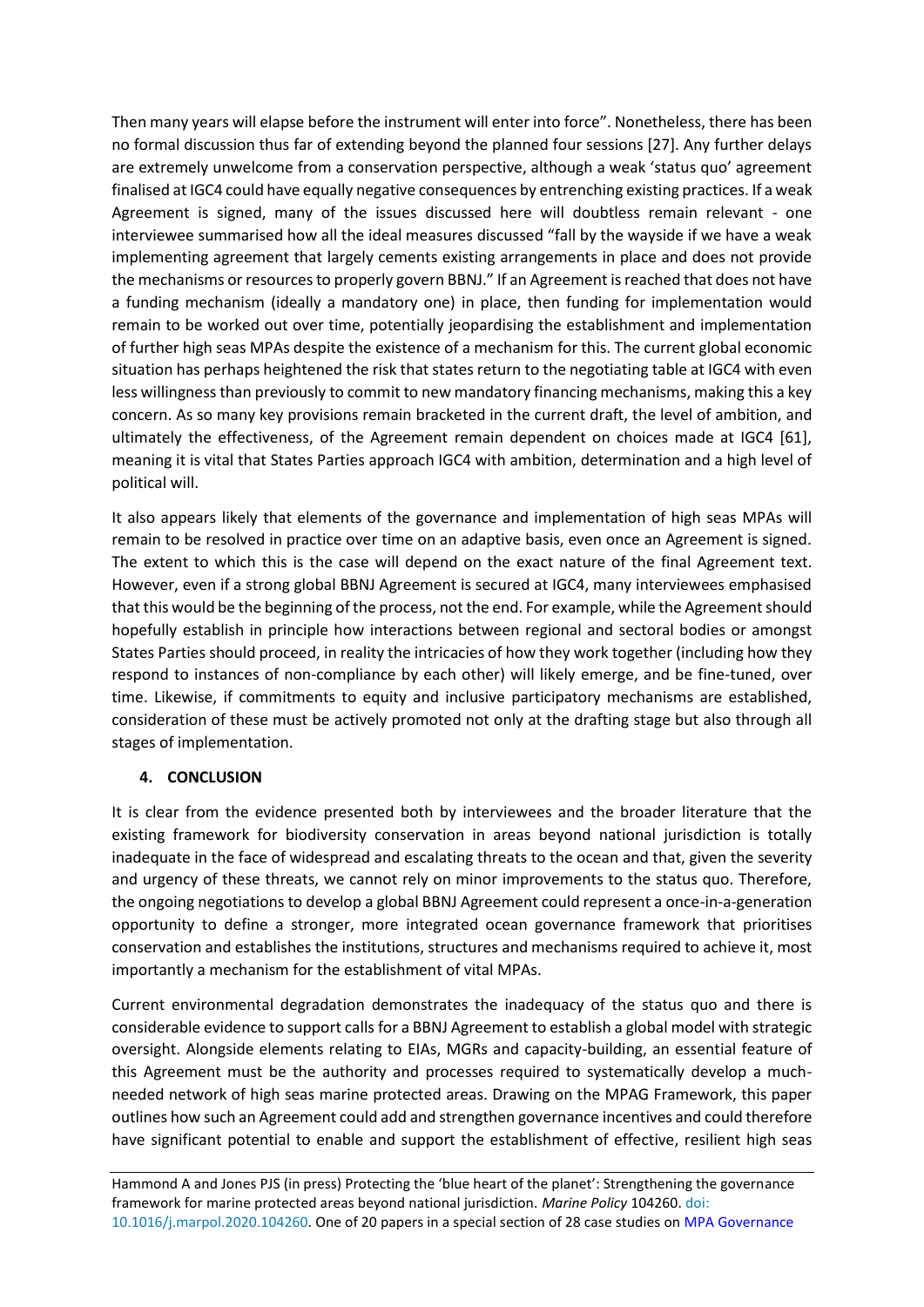MPAs. In line with the theoretical basis of the MPAG Framework, as well as interviewee comments and literature highlighting both the need for global oversight and some of the advantages and practicalities of implementation through existing (regional-level) bodies, this paper proposes that incorporation of the best elements of bottom-up approaches to ABNJ conservation into the top-down mandate of a global model could produce an optimal basis for MPAs. The significant governance challenge posed by seeking a degree of decentralisation "in the shadow of hierarchy" [59] must be a key area of focus at IGC4. In this light, a central concern regarding the draft Agreement text is its failure to establish certain key obligations on States Parties, for example to establish MPAs. At the opposite end of the scale, the analysis outlined in this paper also highlights the relatively limited role an international process affords to interests of and involvement by citizens and communities. This must be improved upon to ensure resulting conservation measures are equitable as well as effective.

In demonstrating the potential for a strong BBNJ Agreement based on a global model to support the establishment of effective high seas marine protection, the findings described here add to the considerable literature in support of such a model. As we approach the final round of negotiations, the draft text arguably does not yet provide for the degree of transformational change required to guarantee resilient, ecologically and socially sustainable ocean governance. It is clear that much work remains to be done to achieve this vitally important outcome. It remains the case that some negotiating states' positions are far away from many of the perspectives outlined here and that there is a significant risk that geopolitics prevail and impede the conclusion of an Agreement which can ensure effective high seas conservation. Given the stakes, it is imperative that at IGC4 the world's leaders find a way to finalise and then deliver on an Agreement ambitious enough to match the scale of the crisis, and equally that states support the Agreement through necessary complementary measures in their own policy, such as through the elimination of destructive subsidies.

# **5. AUTHORSHIP CONTRIBUTION STATEMENT**

**Amy Hammond:** Conceptualization, Methodology, Investigation, Writing - original draft, Writing reviewing & editing. **Peter Jones:** Conceptualization, Methodology, Writing - reviewing & editing.

# **6. REFERENCES**

[1] D. Laffoley, J.M. Baxter, D.J. Amon, D.E.J. Currie, C.A. Downs, J.M. Hall-Spencer, H. Harden-Davies, R. Page, P.C. Reid, C.M. Roberts, A. Rogers, T. Thiele, C.R.C. Sheppard, U.R. Sumaila, L.C. Woodall **Eight urgent fundamental and simultaneous steps needed to restore ocean health, and the consequences for humanity and the planet of inaction or delay** Aquat. Conserv. (2019), 10.1002/aqc.3182

[2] L.M. Campbell, N.J. Gray, L. Fairbanks, J.J. Silver, R.L. Gruby, B.A. Dubik, X. Basurto **Global oceans governance: new and emerging issues** Annu. Rev. Environ. Resour., 41 (2016), pp. 517-543

[3] IPBES, Summary for policymakers of the global assessment report on biodiversity and ecosystem services of the Intergovernmental Science-Policy Platform on Biodiversity and Ecosystem Services, 2019.

[4] B.C. O'Leary, G. Hoppit, A. Townley, H.L. Allen, C.J. McIntyre, C.M. Roberts **Options for managing human threats to high seas biodiversity** Ocean Coast. Manag., 187 (2020), 10.1016/j.ocecoaman.2020.105110

[5] FAO, Agreement on Port State Measures (PSMA) [online], 2020a. 〈[http://www.fao.org/iuu](http://www.fao.org/iuu-fishing/international-framework/psma/en/)[fishing/international-framework/psma/en/](http://www.fao.org/iuu-fishing/international-framework/psma/en/)〉. (Accessed 13th April 2020).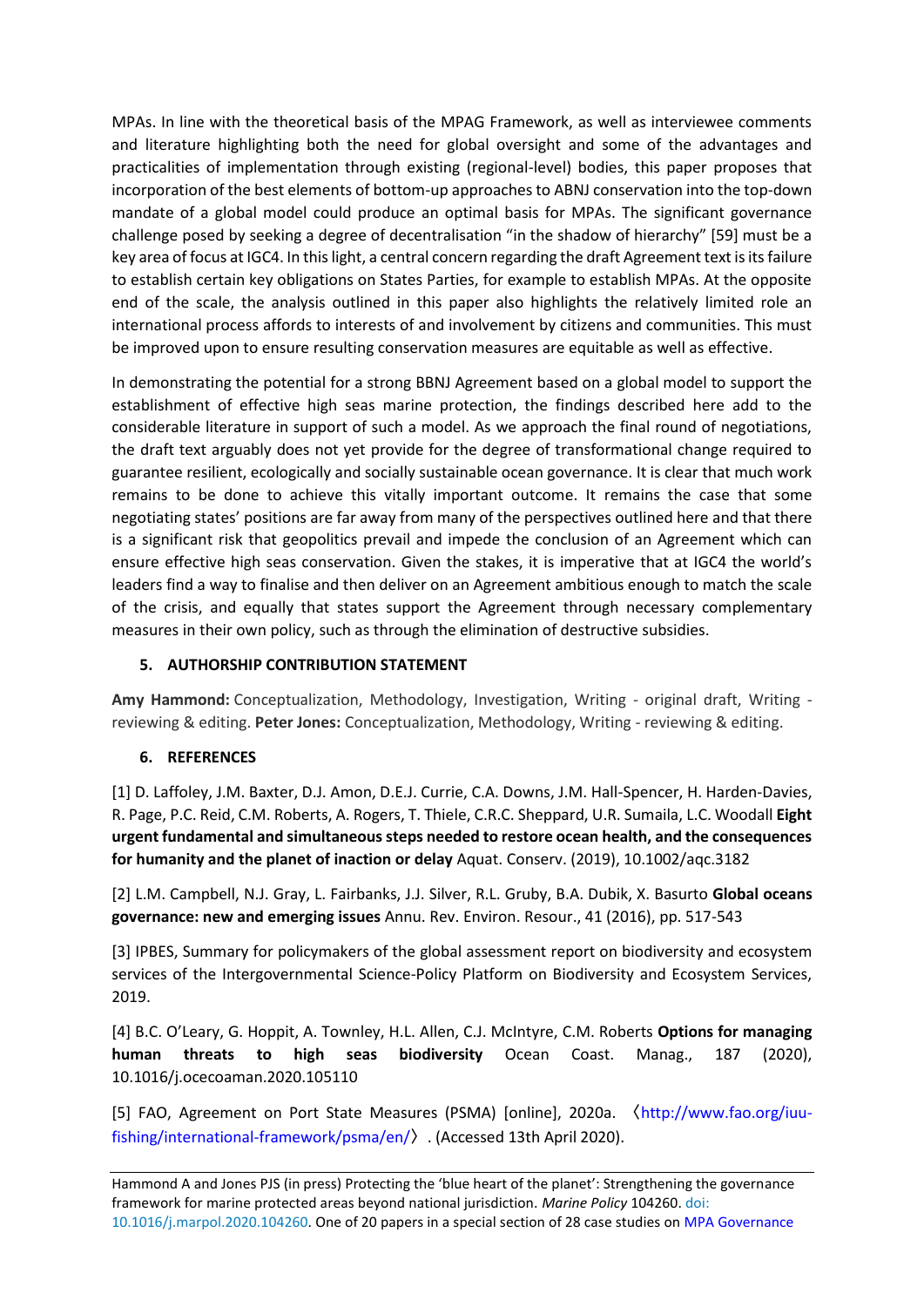[6] FAO, The State of World Fisheries and Aquaculture 2020, Sustainability in action, Rome, 2020b 〈 <https://doi.org/10.4060/ca9229en>〉

[7] B. Worm, E.B. Barbier, N. Beaumont, J.E. Duffy, C. Folke, B.S. Halpern, J.B.C. Jackson, H.K. Lotze, F. Micheli, S.R. Palumbi, E. Sala, K.S. Selkoe, J.J. Stachowicz, R. Watson **Impacts of biodiversity loss on ocean ecosystem services** Science, 314 (2006), pp. 787-790

[8] B.S. Halpern, S.E. Lester, K.L. McLeod **Placing marine protected areas onto the ecosystem-based management seascape** Proc. Natl. Acad. Sci. USA, 107 (43) (2010), pp. 18312-18317

[9] C.M. Roberts **Marine ecology: reserves do have a role in fisheries** Curr. Biol., 22 (2012), pp. R44- R46

[10] P.J.S. Jones Governing Marine Protected Areas: Resilience through Diversity, Routledge, Abingdon (2014) <http://bitly.com/GoverningMPAs>

[11] UNEP-WCMC and IUCN, Marine Protected Planet (online), [August 2020]. 〈 www.protectedplanet.net〉

[12] Blue Marine Foundation, A Blue Vision for the High Seas, 2019.

[13] N. Matz-Lück, J. Fuchs **The impact of OSPAR on protected area management beyond national jurisdiction: effective regional cooperation or a network of paper parks?** Mar. Policy, 49 (2014), pp. 155-166

[14] A.D. Rogers, U.R. Sumaila, S.S. Hussain, C. Baulcomb, The High Seas and Us: Understanding the Value of High Seas Ecosystems Global Ocean Commission, 2014.

[15] E. Sala, J. Mayorga, C. Costello, D. Kroodsma, M.L.D. Palomares, D. Pauly, U.R. Sumaila, D. Zeller **The economics of fishing the high seas** Sci. Adv., 4 (6) (2018)

[16] E. Popova, A. Bladon, E.Y. Mohammad, D. Vousdon, W. Sauer, So far, yet so close: ecological connectivity between ABNJ and territorial waters, IIED Briefing, 2019a.

[17] E. Popova, D. Vousden, W.H.H. Sauer, E.Y. Mohammed, V. Allain, N. Downey-Breedt, R. Fletcher, K.M. Gjerde, P.N. Halpin, S. Kelly, D. Obura, G. Pecl, M. Roberts, D.E. Raitsos, A. Rogers, M. Samoilys, U.R. Sumaila, S. Tracey, A. Yool **Ecological connectivity between the areas beyond national jurisdiction and coastal waters: safeguarding interests of coastal communities in developing countries** Mar. Policy, 104 (2019), pp. 90-102

[18] United Nations Convention on the Law of the Sea, 1982. 〈 [https://www.un.org/depts/los/convention\\_agreements/texts/unclos/unclos\\_e.pdf](https://www.un.org/depts/los/convention_agreements/texts/unclos/unclos_e.pdf)〉

[19] Y. Takei **A sketch of the concept of ocean governance and its relationship with the law of the sea** C. Ryngaert, et al. (Eds.), What's Wrong with International Law?, Brill Nijhoff, Leiden (2015)

[20] D. Freestone **Introduction** D. Freestone (Ed.), Conserving Biodiversity in Areas Beyond National Jurisdiction, Brill Nijhoff, Leiden (2019)

[21] J.A. Ardron, R. Warner **International marine governance and protection of biodiversity** H.D. Smith, J.L. Suárezde Vivero, T.S. Agardy (Eds.), Routledge Handbook of Ocean Resources and Management, Routledge, London (2018)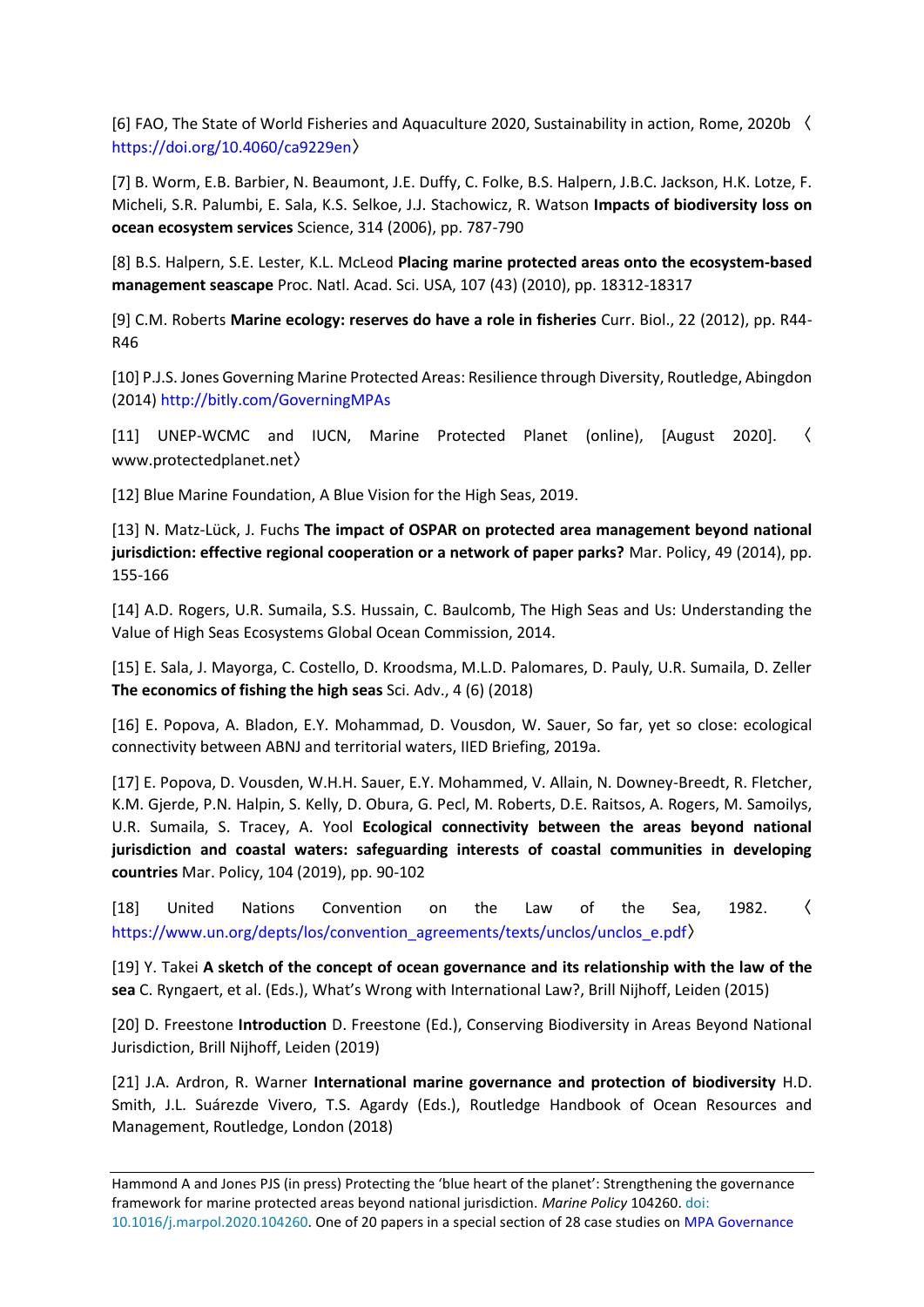[22] K.M. Gjerde, N.A. Clark, H.R. Harden-Davies **Building a platform for the future: the relationship of the expected new agreement for marine biodiversity in areas beyond national jurisdiction and the UN convention on the law of the sea** Ocean Yearb., 33 (2019), pp. 3-44

[23] D. Tladi **Ocean governance: a fragmented regulatory framework** P. Jacquet, et al. (Eds.), Oceans: The New Frontier – A Planet for Life, TERI Press (2011)

[24] N.C. Ban, N.J. Bax, K.M. Gjerde, R. Devillers, D.C. Dunn, P.K. Dunstan, A.J. Hobday, S.M. Maxwell, D.M. Kaplan, R.L. Pressey, J.A. Ardron, E.T. Game, P.N. Halpin **Systematic conservation planning: a better recipe for managing the high seas for biodiversity conservation and sustainable use** Conserv. Lett., 7 (1) (2014), pp. 41-54

[25] C. Prip **Arctic Ocean governance in light of an international legally binding instrument on the conservation and sustainable use of marine biodiversity of areas beyond national jurisdiction** Mar. Policy (2019), 10.1016/j.marpol.2019.103768

[26] E. Druel, K.M. Gjerde **Sustaining marine life beyond boundaries: options for an implementing agreement for marine biodiversity beyond national jurisdiction under the UNCLOS** Mar. Policy, 49 (2014), pp. 90-97

[27] E.M. De Santo **Stuck in the middle with you (and not much time left): the third intergovernmental conference on biodiversity beyond national jurisdiction** Mar. Policy, 117 (2020), Article 103957

[28] A.G. Oude Elferink **Exploring the future of the institutional landscape of the oceans beyond national jurisdiction** Rev. Eur. Comp. Int. Environ. Law, 28 (3) (2019), pp. 236-243

[29] United Nations, President's Aid to Negotiations, 2018.

[30] UN, Draft text of an agreement under the United Nations Convention on the Law of the Sea on the conservation and sustainable use of marine biological diversity of areas beyond national jurisdiction, 2019a.

[31] UN, Revised draft text of an agreement under the United Nations Convention on the Law of the Sea on the conservation and sustainable use of marine biological diversity of areas beyond national jurisdiction, 2019c.

[32] E.M. De Santo **Implementation challenges of area-based management tools (ABMTs) for biodiversity beyond national jurisdiction (BBNJ)** Mar. Policy, 97 (2018), pp. 34-43

[33] K. Gjerde **Challenges to protecting the marine environment beyond national jurisdiction** Int. J. Mar. Coast. Law, 27 (4) (2017)

[34] K.M. Gjerde, L.L. Nordtvedt Reeve, H. Harden-Davies, J. Ardron, R. Dolan, C. Durussel, S. Earle, J. Jimenez, P. Kalas, D. Laffoley, N. Oral, R. Page, M.C. Ribeiro, J. Rochette, A. Spadone, T. Thiele, H.L. Thomas, D. Wagner, R. Warner, A. Wilhelm, G. Wright **Protecting Earth's last conservation frontier: scientific, management and legal priorities for MPAs beyond national boundaries** Aquat. Conserv., 26 (S2) (2016)

[35] E. Mendenhall, E. De Santo, E. Nyman, R. Tiller **A soft treaty, hard to reach: the second intergovernmental conference for biodiversity beyond national jurisdiction** Mar. Policy, 108 (2019), Article 103664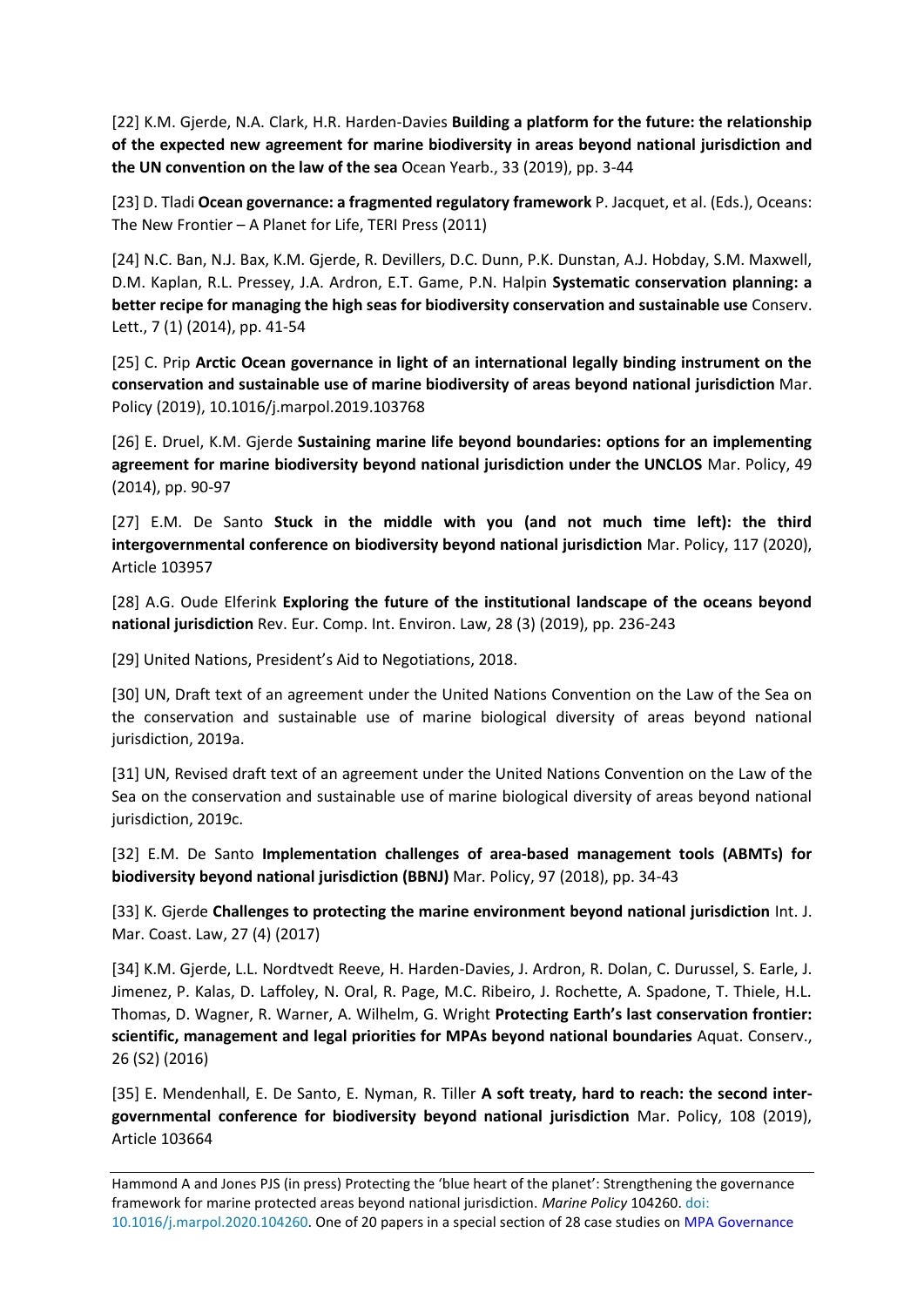[36] R. Rayfuse, R.M. Warner **Securing a sustainable future for the oceans beyond national jurisdiction: the legal basis for an integrated cross-sectoral regime for high seas governance for the 21st century** Int. J. Mar. Coast. Law, 23 (3) (2008), pp. 399-421

[37] G. Wright, J. Rochette, K. Gjerde, I. Seeger, The long and winding road: negotiating a treaty for the conservation and sustainable use of marine biodiversity in areas beyond national jurisdiction, IDDRI, Studies No. 08/18, 2018.

[38] M.A. Young, A. Friedman **Biodiversity beyond national jurisdiction: regimes and their interaction** Am. J. Int. Law, 112 (2018), pp. 123-128

[39] D. Freestone **The limits of sectoral and regional efforts to designate high seas marine protected areas** Am. J. Int. Law, 112 (2018), pp. 129-133

[40] A. Friedman **Beyond 'not undermining': possibilities for global cooperation to improve environmental protection in areas beyond national jurisdiction** ICES J. Mar. Sci., 76 (2019), pp. 452- 456

[41] D. Freestone, D. Johnson, J. Ardron, K. Killerlain Morrison, S. Unger **Can existing institutions protection biodiversity in areas beyond national jurisdiction? Experiences from two ongoing processes** Mar. Policy, 49 (2014), pp. 167-175

[42] K. Töpfer, L. Tubiana, S. Unger, J. Rochette **Charting pragmatic courses for global ocean governance** Mar. Policy, 49 (2014), pp. 85-86

[43] K. Gjerde, B. Boteler, C. Durussel, J. Rochette, S. Unger, G. Wright, Conservation and Sustainable Use of Marine Biodiversity in Areas Beyond National Jurisdiction: Options for Underpinning a Strong Global BBNJ Agreement through Regional and Sectoral Governance, 2018.

[44] D. Smith, J. Jabour **MPAs in ABNJ: lessons from two high seas regimes** ICES J. Mar. Sci., 75 (1) (2017), pp. 417-425

[45] Z. Scanlon **The art of 'not undermining': possibilities within existing architecture to improve environmental protections in areas beyond national jurisdiction** ICES J. Mar. Sci., 75 (2017), pp. 405- 416

[46] P.J.S. Jones **Fishing industry and related perspectives on the issues raised by no-take marine protected area proposals** Mar. Policy, 32 (4) (2008), pp. 749-758, 10.1016/j.marpol.2007.12.009

[47] A.L. Strauss **Qualitative Analysis for Social Scientists** Cambridge University Press, New York (1987)

[48] UN Environment, Enabling Effective and Equitable Marine Protected Areas – guidance on combining governance approaches, 2019. Authors – Jones,P.J.S., Murray, R.H. and Vestergaard, O. [https://www.unenvironment.org/resources/enabling-effective-and-equitable-marine-protected](https://www.unenvironment.org/resources/enabling-effective-and-equitable-marine-protected-areas-guidance-combining-governance)[areas-guidance-combining-governance](https://www.unenvironment.org/resources/enabling-effective-and-equitable-marine-protected-areas-guidance-combining-governance)

[49] R. Tiller, E. De Santo, E. Nyman, E. Mendenhall **The once and future treaty: towards a new regime for biodiversity in areas beyond national jurisdiction** Mar. Policy, 99 (2019), pp. 239-242

[50] WWF, A New Deal for the Ocean: Brief for Governments for BBNJ IGC-2 [online], 2019. 〈 [http://statements.unmeetings.org/media2/21102654/wwf-3](http://statements.unmeetings.org/media2/21102654/wwf-3–27.pdf)–27.pdf〉. (Accessed 27th August 2019).